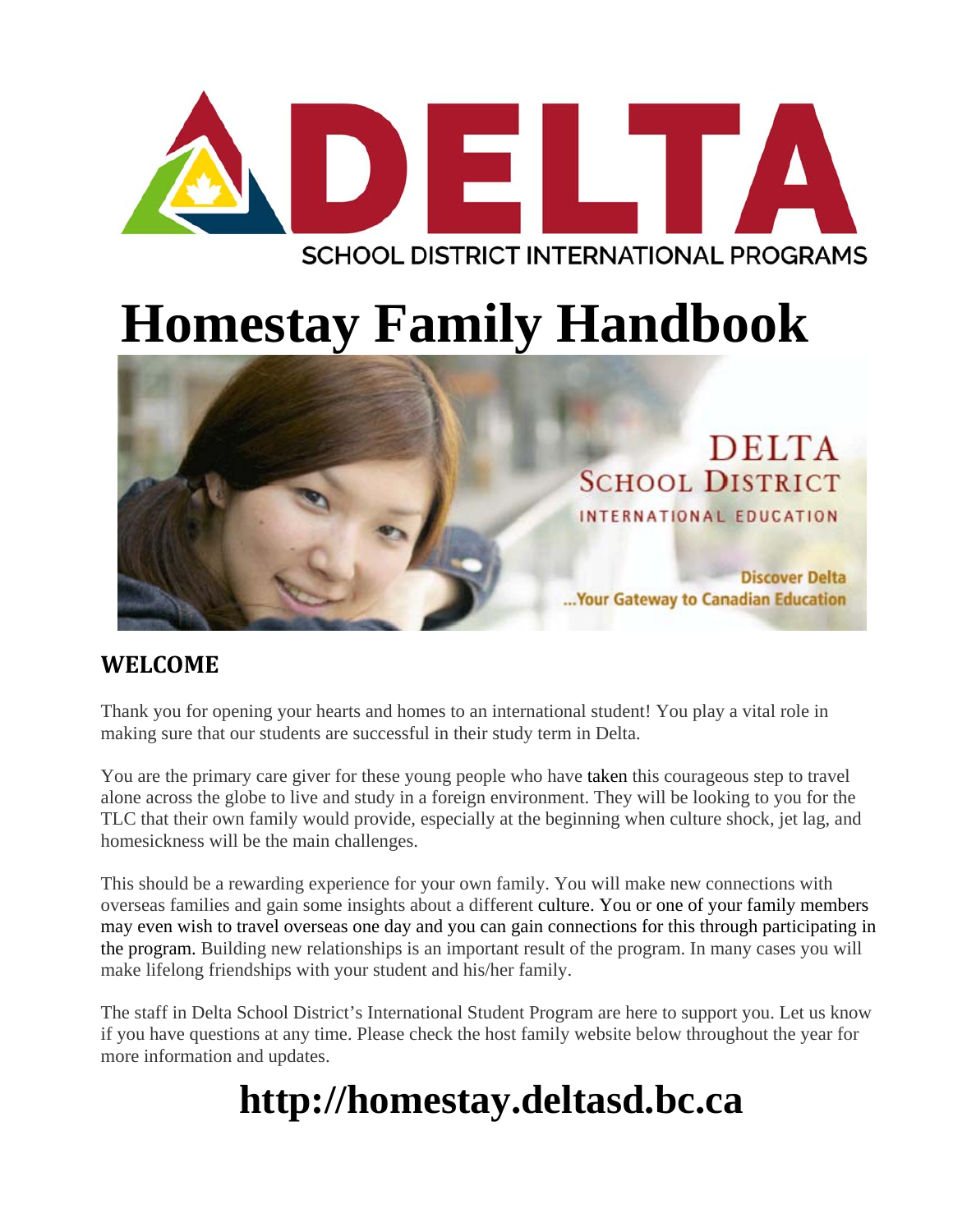## **Contents**

| INTERNATIONAL STUDENT PROGRAM HIGH SCHOOL CONTACT INFORMATION 5 |  |
|-----------------------------------------------------------------|--|
|                                                                 |  |
|                                                                 |  |
|                                                                 |  |
|                                                                 |  |
|                                                                 |  |
|                                                                 |  |
|                                                                 |  |
|                                                                 |  |
|                                                                 |  |
|                                                                 |  |
|                                                                 |  |
|                                                                 |  |
|                                                                 |  |
|                                                                 |  |
|                                                                 |  |
|                                                                 |  |
|                                                                 |  |
|                                                                 |  |
|                                                                 |  |
|                                                                 |  |
|                                                                 |  |
|                                                                 |  |
|                                                                 |  |
|                                                                 |  |
|                                                                 |  |
|                                                                 |  |
|                                                                 |  |
|                                                                 |  |
|                                                                 |  |
|                                                                 |  |
|                                                                 |  |
|                                                                 |  |
|                                                                 |  |
|                                                                 |  |
|                                                                 |  |
|                                                                 |  |
|                                                                 |  |
|                                                                 |  |
|                                                                 |  |

 ${\bf Host Parent Information website: \ http://homestay.deltas d.bc.ca} \\ {\tt O:\HOMESTAY\Homestay Family Handbook\July 2020 Homestay Family Handbook Review}.$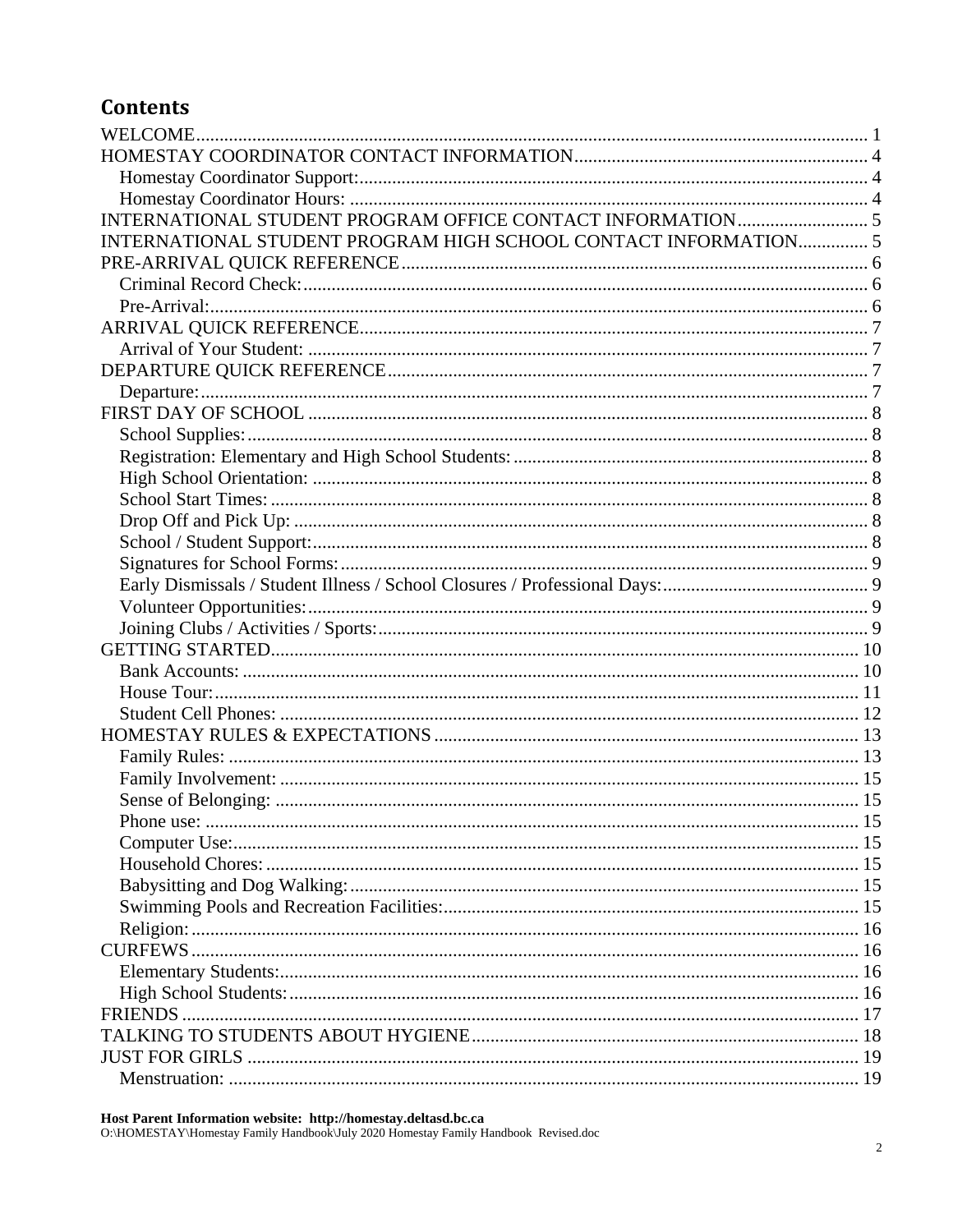| Holiday: |  |
|----------|--|
|          |  |
|          |  |
|          |  |
|          |  |
|          |  |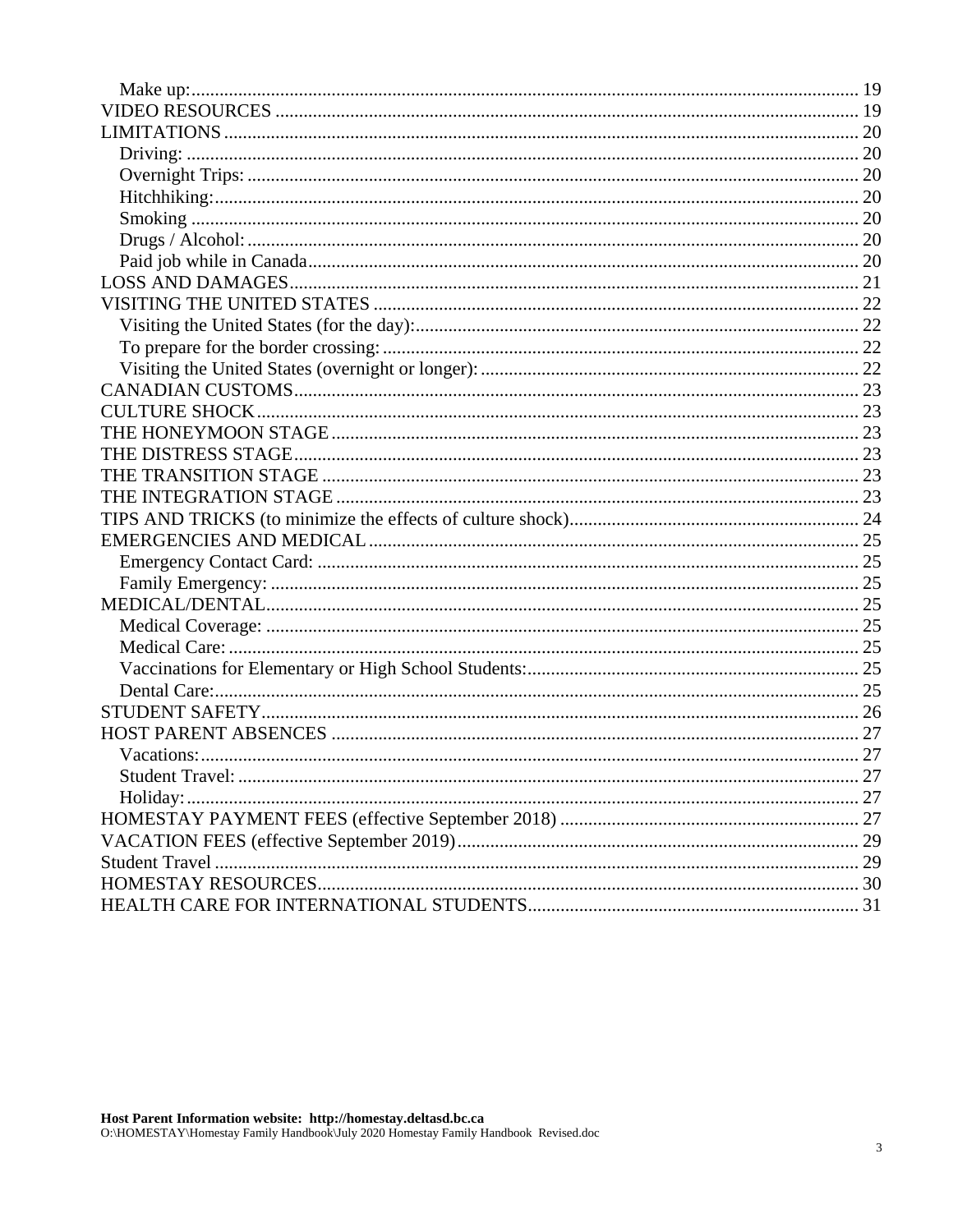**It is an expectation that you are familiar with these Homestay Family Guidelines. They will also help you through any issues or scenarios that may arise during your time as a homestay family. Feel free to e-mail or call our office if you have any concerns.** 

**Please note that your home may not be used right away (or ever) as placement is based on a variety of factors including international parent and student requests for specific environments.** 

## **HOMESTAY COORDINATOR CONTACT INFORMATION**

#### Homestay Coordinator Support:

Both the homestay families and the students have the support of the Homestay Coordinator. If difficulties occur, the coordinator is available for support on an ongoing basis. If you have any concerns about the well-being of your student, please bring this to the attention of the coordinator right away. If you have a school issue, please contact the International Student Coordinator at your specific school (see contact list for email and phone number contacts page 4). Homestay Coordinators mediate between the host family, the student and the agency if one is involved, and often do this by round table discussion with all parties present.

Karen Symonds (Director, International Student Program) is the legal custodian for most of the students. Please contact her at any time. Cell: 604-396-6862

### **24 Hour Emergency Phone 604-319-1713**

#### Homestay Coordinator Hours:

Homestay Coordinators work at the School Board Office at 4585 Harvest Drive from 8:30am to 4:00pm, Monday to Friday. International Programs is on the main floor right across from the main door.

| <b>Area</b>       | <b>Homestay Coordinator</b>                                                          | <b>Phone Number</b> | <b>Email</b>        |
|-------------------|--------------------------------------------------------------------------------------|---------------------|---------------------|
| Homestay Manager  | <b>Brent Gibson</b>                                                                  | 604-952-5075        | bgibson@GoDelta.ca  |
| Ladner            | Teri Gallant                                                                         | 604-952-5399        | tgallant@GoDelta.ca |
| North Delta       | Tania Hope<br>(North Delta Secondary, Sands, Delview, and feeder elementary schools) | 604-952-1465        | thope@GoDelta.ca    |
| <i>Tsawwassen</i> | <b>Gillian Patrick</b>                                                               | 604-952-5385        | gpatrick@GoDelta.ca |
| North Delta       | Michele Ramsden<br>(Seaquam, Burnsview, and feeder Elementary schools)               | 604-952-5352        | mramsden@GoDelta.ca |

For emergencies after hours or on weekends, please contact the Homestay Coordinators or Karen Symonds (Director) by cell phone:

| <b>Brent Gibson</b> | 604-319-0493 (Manager) |
|---------------------|------------------------|
| Teri Gallant        | 604-319-2575           |
| Tania Hope          | 604-612-1465           |
| Gillian Patrick     | 604-612-4020           |
| Michele Ramsden     | 604-329-0373           |
| Karen Symonds       | 604-396-6862           |
|                     |                        |

*Emails will be answered during office hours.* 

**See our Host Parent Information Website at: http://homestay.deltasd.bc.ca**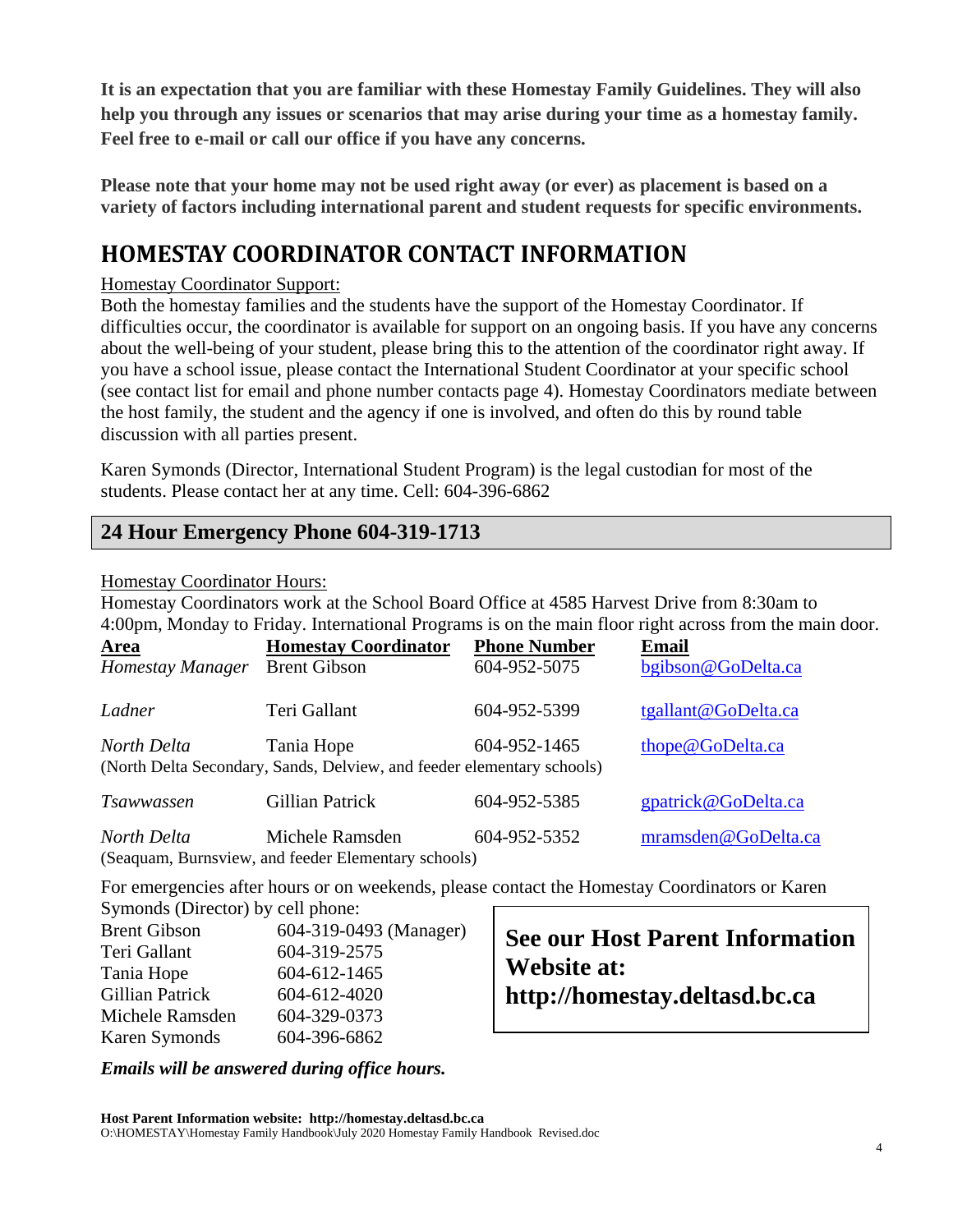### **INTERNATIONAL STUDENT PROGRAM OFFICE CONTACT INFORMATION**

### **24 Hour Emergency Phone 604-319-1713**

| Director                                                          | Karen Symonds            | 604-952-5337<br>604-396-6862 (cell) | ksymonds@GoDelta.ca    |
|-------------------------------------------------------------------|--------------------------|-------------------------------------|------------------------|
| District Administrator<br>North Delta                             | Dean Eichorn             | 604-952-5332<br>778-549-6891 (cell) | deichorn@GoDelta.ca    |
| District Administrator<br>South Delta                             | Claire George            | 604-952-5370<br>604-562-4064 (cell) | cgeorge@GoDelta.ca     |
| Homestay Manager                                                  | <b>Brent Gibson</b>      | 604-952-5075<br>604-319-0493 (cell) | bgibson@GoDelta.ca     |
| <b>District Coordinator</b><br>Elementary                         | Corrine Hamilton         | 604-952-5394                        | chamilton@GoDelta.ca   |
| <b>Marketing Manager</b><br>Spanish/Portuguese Student<br>Support | <b>Israel Aucca</b>      | 604-952-5301<br>604-230-0299 (cell) | iaucca@GoDelta.ca      |
| Korean Student Support                                            | Elaine Chu               | 604-952-5305<br>778-988-6069 (cell) | echu@GoDelta.ca        |
| Japanese Student Support                                          | Akane Nishikiori         | 604-952-5381<br>604-841-0123 (cell) | anishikiori@GoDelta.ca |
| Vietnamese Student Support                                        | <b>Tiana Pham</b>        | 604-952-5392<br>604-861-8876(cell)  | tpham@GoDelta.ca       |
| <b>Chinese Student Support</b>                                    | Anna Zhao                | 604-952-5344<br>604-790-9304 (cell) | azhao@GoDelta.ca       |
| Homestay Coordinator<br>Ladner                                    | Teri Gallant             | 604-952-5399<br>604-319-2575 (cell) | tgallant@GoDelta.ca    |
| Homestay Coordinator<br>North Delta                               | Tania Hope               | 604-952-5396<br>604-612-1465 (cell) | thope@GoDelta.ca       |
| Homestay Coordinator<br>Tsawwassen                                | <b>Gillian Patrick</b>   | 604-952-5385<br>604-612-4020 (cell) | gpatrick@GoDelta.ca    |
| Homestay Coordinator<br>North Delta                               | Michele Ramsden          | 604-952-5352<br>604-562-3274 (cell) | mramsden@GoDelta.ca    |
| Administrative Assistant                                          | Carolyn McGreer          | 604-952-5367                        | cmcgreer@GoDelta.ca    |
| Senior Accountant                                                 | Michelle Lu              | 604-952-5327                        | mlu@GoDelta.ca         |
| <b>Admissions and Records</b>                                     | <b>Charmaine Roesler</b> | 604-952-5302                        | croesler@GoDelta.ca    |
| <b>Administrative Assistant</b>                                   | April Weldon             | 604-952-5366                        | aweldon@GoDelta.ca     |

#### **\*Please program the applicable numbers in your cell phone for emergency purposes.**

#### **INTERNATIONAL STUDENT PROGRAM HIGH SCHOOL CONTACT INFORMATION**

| <b>School</b>              | <b>Int'l Student Coordinator</b> | <b>Telephone</b> | Email                  |
|----------------------------|----------------------------------|------------------|------------------------|
| Burnsview Secondary (BU)   | Lucy Yang                        | 604-594-0491     | lyang@deltasd.bc.ca    |
| Delta Secondary (DE)       | <b>Jinny Peters</b>              | 604-946-4194     | jpeters@deltasd.bc.ca  |
| Delview Secondary (DL)     | <b>TBD</b>                       | 604-594-5491     |                        |
| North Delta Secondary (ND) | <b>TBD</b>                       | 604-596-7471     |                        |
| Sands Secondary (SA)       | Michelle Cheng                   | 604-594-3474     | mcheng@deltasd.bc.ca   |
| Seaquam Secondary (SE)     | Jeremy Glass                     | 604-591-6166     | jsglass@deltasd.bc.ca  |
| South Delta (SD)           | Sandra Adamson                   | 604-943-7407     | sadamson@deltasd.bc.ca |

**Host Parent Information website: http://homestay.deltasd.bc.ca** 

O:\HOMESTAY\Homestay Family Handbook\July 2020 Homestay Family Handbook Revised.doc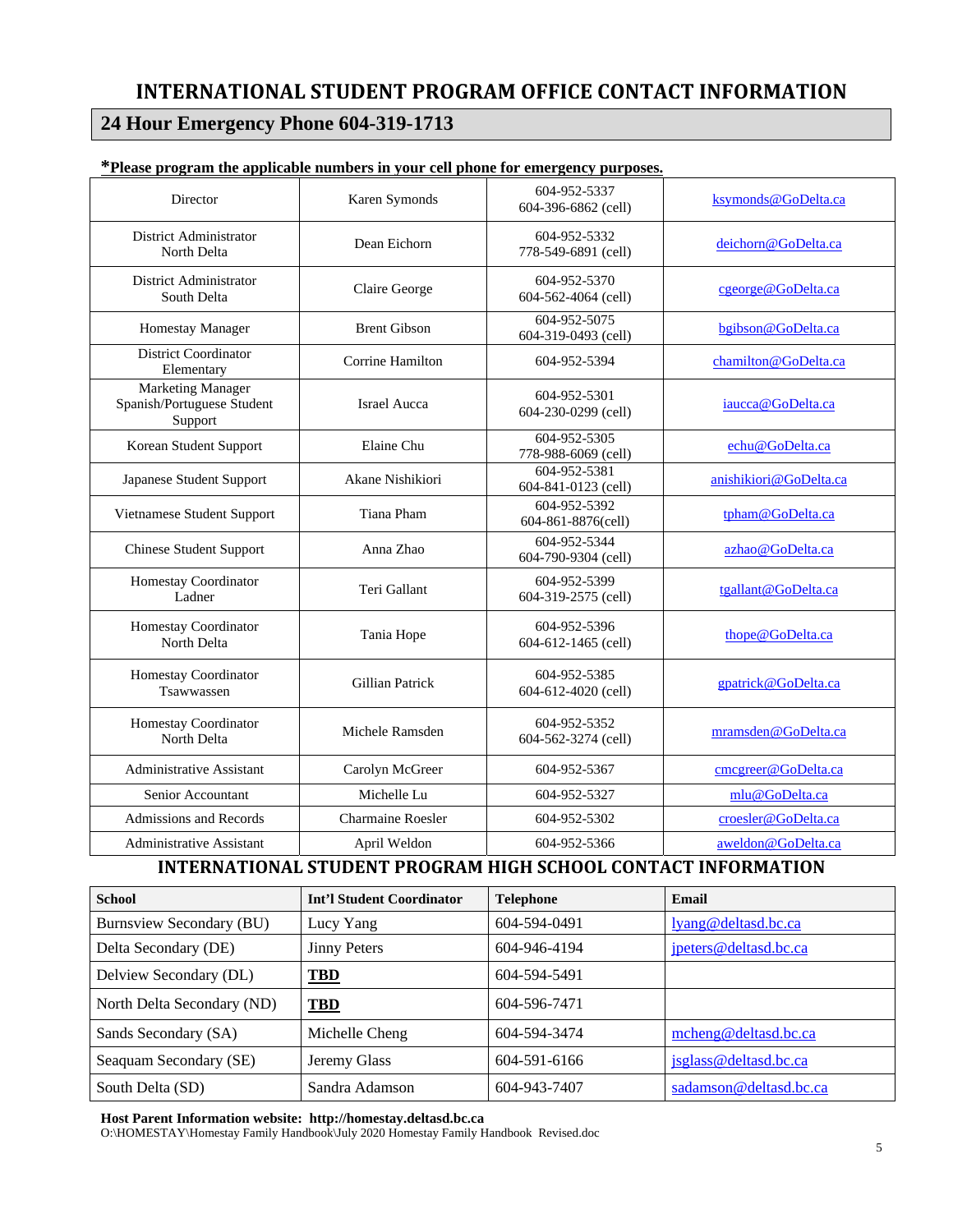

### **PRE‐ARRIVAL QUICK REFERENCE**

#### **Criminal Record Check:**

All people over the age of 19 living in the home must have a criminal record check completed before a student can be assigned to the home. Please contact your Homestay Coordinator for details.

#### Pre-Arrival:

- Confirm adequate house insurance to cover a student living in your home; car insurance with \$2 million liability and enough seat belts for your family and your student.
- Prepare bedroom for student's arrival; his/her own room with a bed, desk, chair, dresser, closet, and lamp shown to Homestay Coordinator at the home visit**.** Mattress covers are also advised to protect your mattress.
- Cut house key, acquire bus schedule and local maps.
- Prepare house rules and emergency numbers list.
- Become familiar with homestay guidelines.
- Send an email and photos to your student. Describe your family, lifestyle, and neighborhood. Be welcoming on Facebook or via other methods.
- Send an email to the parents of your student. Reassure them that you are looking forward to hosting their child. Encourage them to write to you. Don't worry if there is a language barrier.
- A welcome banner in the home or a small gift is wonderful.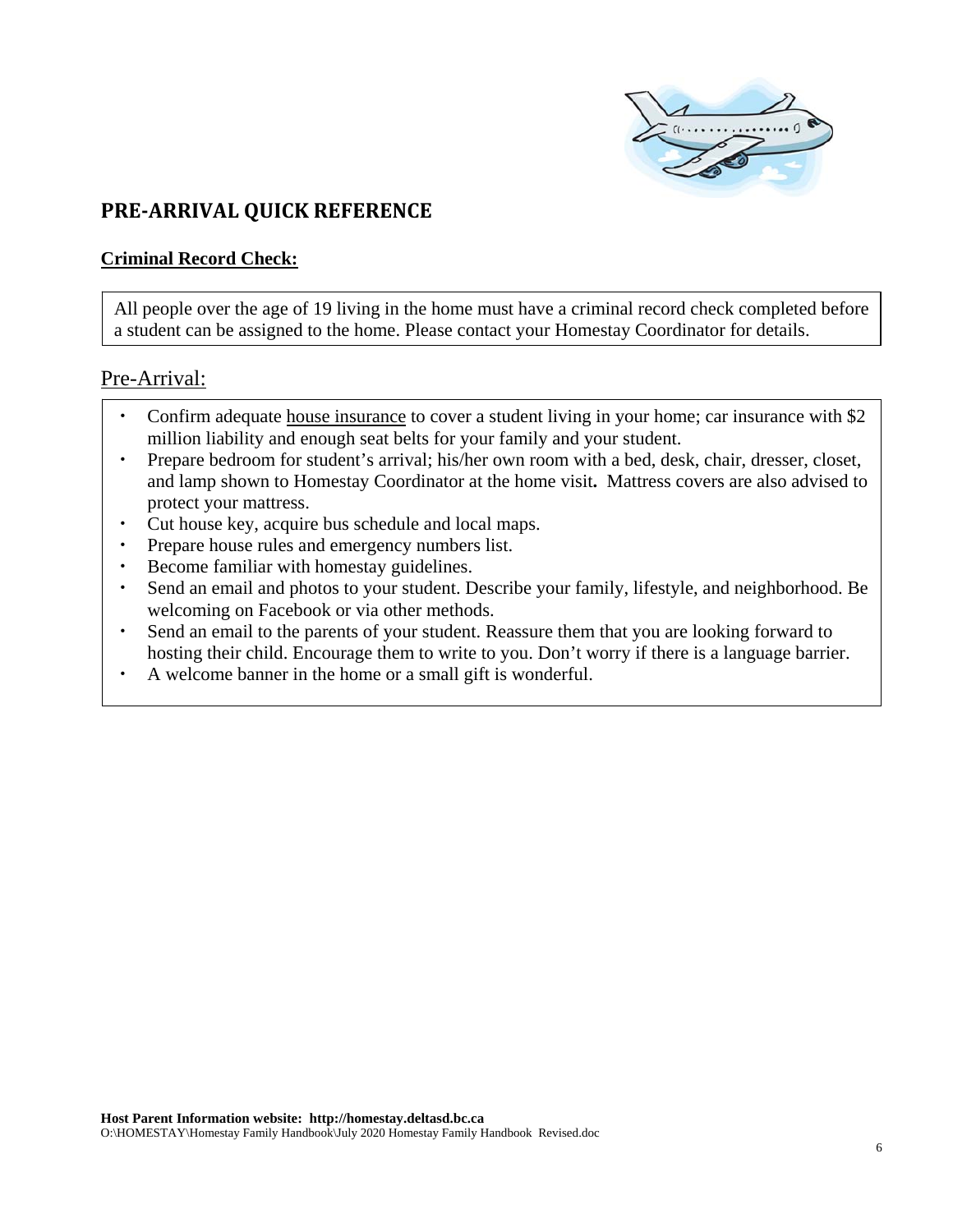## **ARRIVAL QUICK REFERENCE**

### Arrival of Your Student:

Homestay families need to pick their student up at the airport. Dates, flight number, and arrival time will be provided by the Homestay Coordinator.

- **Check Vancouver Airport web site** for up to date arrival info. www.yvr.ca
- Bring a sign with your student's name clearly printed on it in bold letters.
- If you experience any difficulties, please call Karen Symonds (Director) on her cell phone at 604-396-6862 or your homestay coordinator.
- **Take the new student to the School Board Office, at 4585 Harvest Drive in Ladner, to complete school registration and medical forms between 8:30am and 4:30pm.**
- Encourage student to phone or e-mail home to confirm arrival to parents.
- Tour home, show how things work since toilets, showers, faucets and appliances sometimes function differently in other countries.
- Review with student the list of rules for your home. Leave a list with student in bedroom.
- Provide list of all family members, home and work numbers. Make sure the student carries these numbers in his/her wallet at all times.
- Explain how 9-1-1- works for emergencies.
- Show student how to walk to and from school (if your home is within 20 minutes away).
- Show student how to get to postal outlet, bus stops and local amenities (i.e. tour of library, recreation facilities, shopping etc.).
- Help the student to get a cell phone and school supplies.
- Help the student to set up a bank account.
- Help the student to unpack (it helps for you to see what he/she has and where things could be stored). Some students only have two pair of underwear because in some countries these items are washed daily. Helping to unpack will let you know what needs to be purchased like additional undergarments, school supplies, warm clothes, etc.

## **DEPARTURE QUICK REFERENCE**

#### Departure:

- Assist student with packing boxes of possessions and make sure school textbooks are returned.
- A farewell dinner or special sendoff is a kind way to end your relationship.
- Drive student to the airport, arriving three hours prior to scheduled departure time.
- Please walk your student into the airport and wait while the student completes the baggage check. Help the student to the security check area.
- Homestays may wish to park their car at River Rock parking facility and use the sky train to see their student off. This will reduce the cost to you.
- Review connection procedures if the student is changing planes along the route.
- Advise Homestay Coordinator if you would like to continue with the program.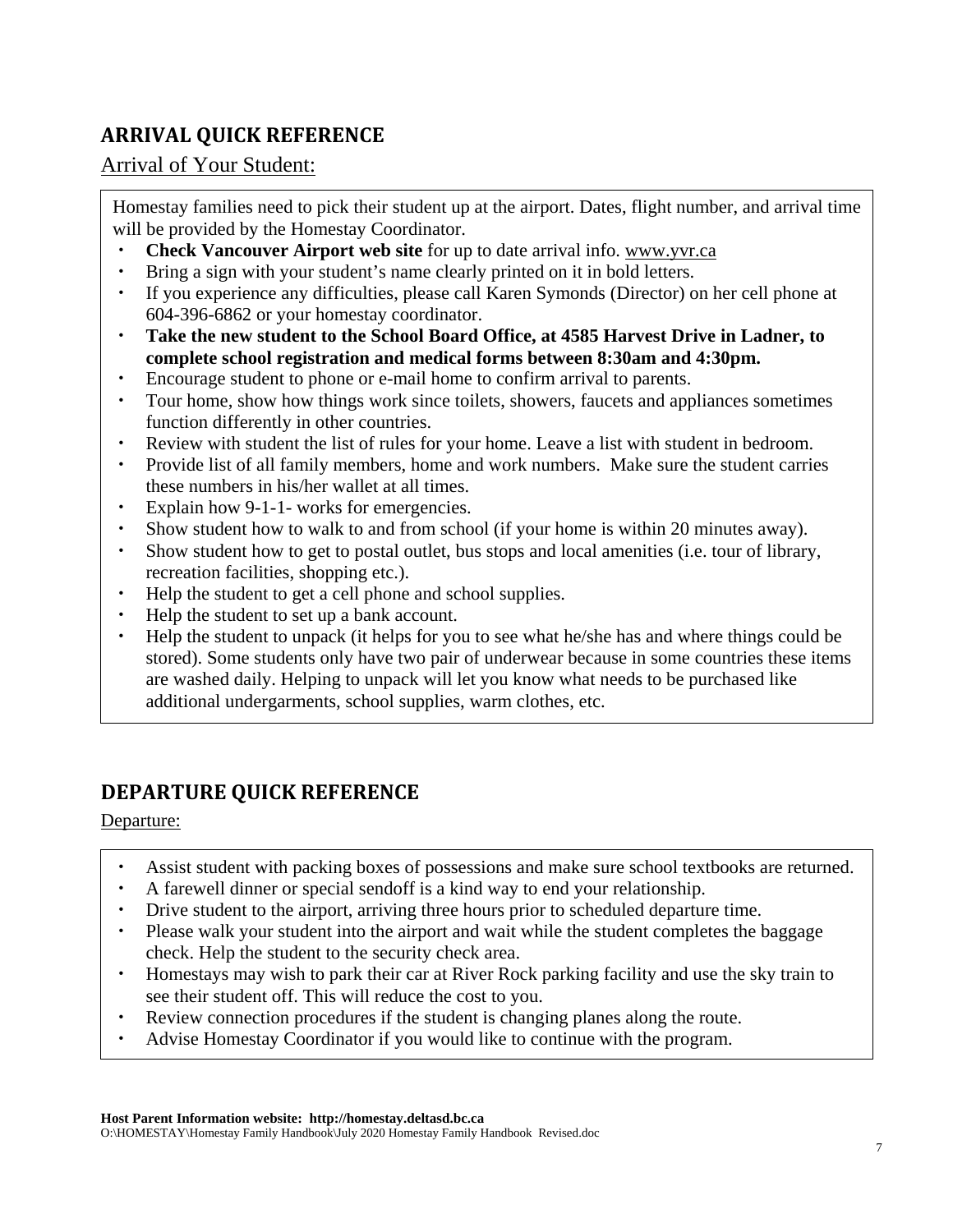## **FIRST DAY OF SCHOOL**

#### **Please arrange to accompany student to school on the first day.**  School Supplies:



#### **Elementary School Students:**

For elementary aged students, your Homestay Coordinator will let you know which school the child will be attending, and then we request that you contact that school or check the school website for a supply list.

#### **High School Students:**

For high school aged students, your Homestay Coordinator will let you know which school the student will be attending. All they will need for supplies are some binders, lined paper that goes in the binders, some dividers, a USB memory stick, pens and pencils. Locks for the lockers are provided at the school at no cost to the international students.

Please take the student shopping for these supplies and the student will pay for them**.** 

Registration: Elementary and High School Students:

The student must report to the School Board Office with his/her passport and study permit before his/her first day of school. Student medical and school registration forms will be issued at this time.

#### High School Orientation:

Please check with your Homestay Coordinator for the dates and times of September orientations. If your student arrives mid-year, there is no formal orientation.

#### School Start Times:

Check the website below for start time at the school your student will be attending. **http://web.deltasd.bc.ca/**

#### Drop Off and Pick Up:

Please note there is no supervision at the elementary schools until 20 minutes before school starts. Have your child there ten minutes before the bell, and take him/her to the office and let the secretary know you have an international student.

The first day of school usually ends early so please ask the secretary what time to be there for pick up.

#### School / Student Support:

**If you have concerns about how your student is doing at school or you think your student needs a tutor, contact the teacher or International Student Programs:** 

**Secondary Student Support:** Claire George at c**george@GoDelta.ca** or 604-952-5370. South Delta Schools

**Secondary Student Support:** Dean Eichorn at deichorn@GoDelta.ca or 604-952-5332. North Delta Schools

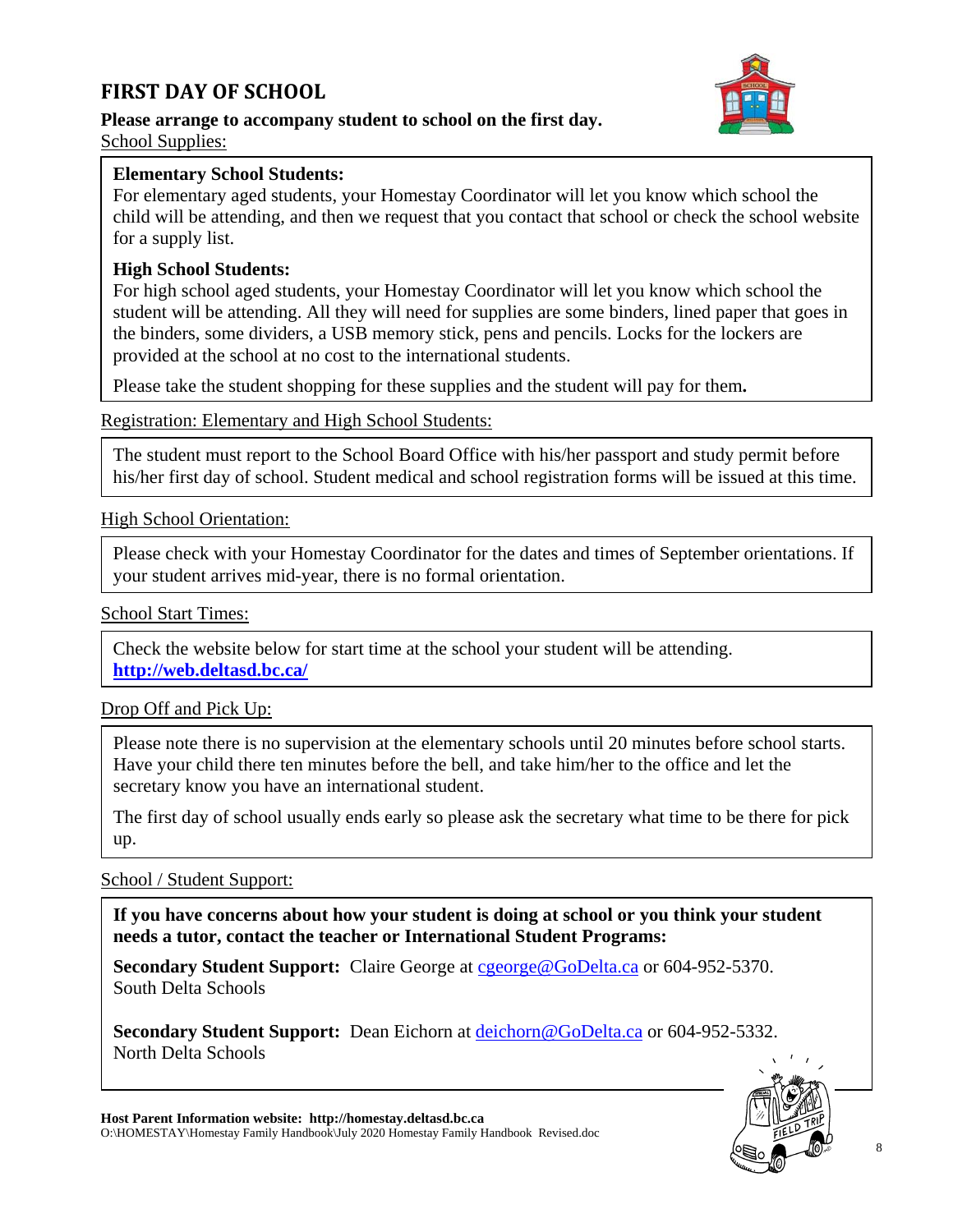#### Signatures for School Forms:

Please remember that a homestay parent is not a legal guardian and cannot sign documents as such.

Host families should not be signing activity waivers, sports consent forms, or field trip forms.

All of the above forms must be signed by the custodian not the homestay family. When in doubt please contact Karen Symonds at ksymonds@GoDelta.ca , or call her at 604-396-6862.

Early Dismissals / Student Illness / School Closures **/** Professional Days:

In the event of student illness, school closures, or early dismissals, students will remain in the care of the host family; prepare to make suitable arrangements.

Throughout the school year, both for Elementary and Secondary students, there will be early dismissal days, Pro-D days and, for high school students, Collaboration Days. Please see the school website and school calendar for more information.

There may also be unexpected school closures from inclement weather, union job action, power outages, and a variety of incidents due to facility damage or disruptions.

http://web.deltasd.bc.ca/

Volunteer Opportunities:

As part of the Graduation requirements students are required to do 30 hours of service / volunteer hours.

Please have your student contact their school's international coordinator and/or the career advisor at their school for these opportunities.

Joining Clubs / Activities / Sports:

An important part of the experience for international students is to get involved with their school community.

Each school has a variety of clubs, activities and sports.

Students should see the international coordinator, club leader, or sport coach for more details.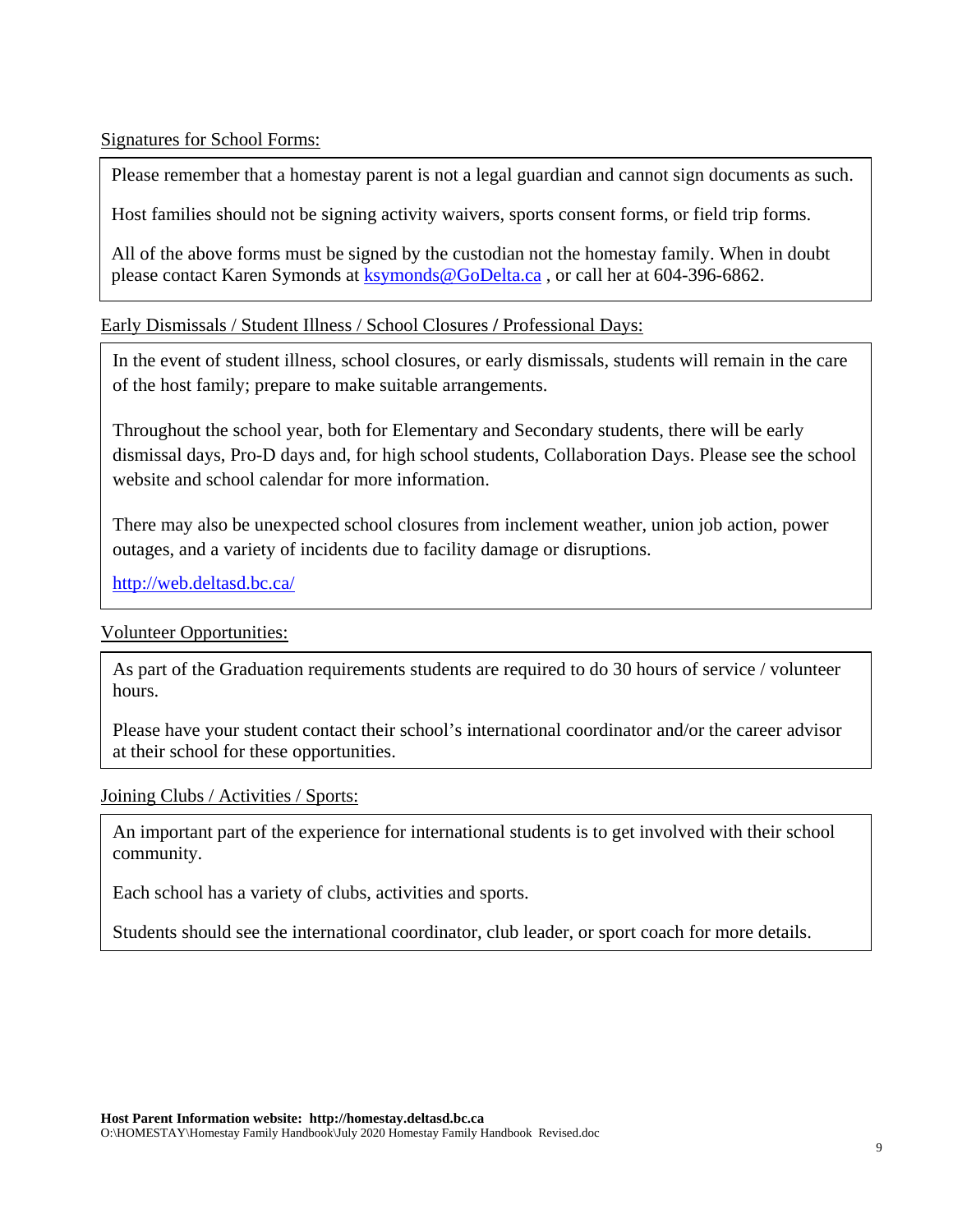### **GETTING STARTED**

Please remember that the first month or so with a new student living in your home is one of great adjustment. Patience and understanding of all that your student is experiencing is critical during this time. Your Homestay Coordinator is there to provide guidance and support when you have questions or concerns. Our goal is to provide a positive homestay experience for both you and your student.

#### Bank Accounts:

*Most of our international students will pay the homestay fee directly to the host parents. For German, Spanish, and students coming in groups, the homestay fees will usually be paid by the school district by cheque mailed directly to the host family. Please check with your Homestay Coordinator to confirm your payments.* 

Assist your student in opening a Canadian bank account immediately. It is more convenient to use your own branch.

Let the bank know that the student's account will be receiving money by wire transfer. The bank will need to provide the following information, which the student will forward to their parents.

- 1. Student name as reflected on their client card
- 2. Homestay address
- 3. The address of the bank home branch
- 4. The bank's financial institution number (ex. #003)
- 5. The bank's transit number
- 6. The student's account number
- 7. The bank's Swift code
- 8. IBAN code for Europe or CLABE code for Mexico (Routing/ABA#)

The student can pay the homestay fee in cash, or the parents can wire transfer the funds directly to the host family's account. If the payment is in cash, please accompany your student to the bank for safety reasons.

If the host family would like the homestay fee wired directly into their account, they will need to provide the above information (#'s  $1 - 8$ ). Most likely the student will need to translate it for their parents who will wire the fee.

#### **Students should be discouraged from carrying a lot of cash.**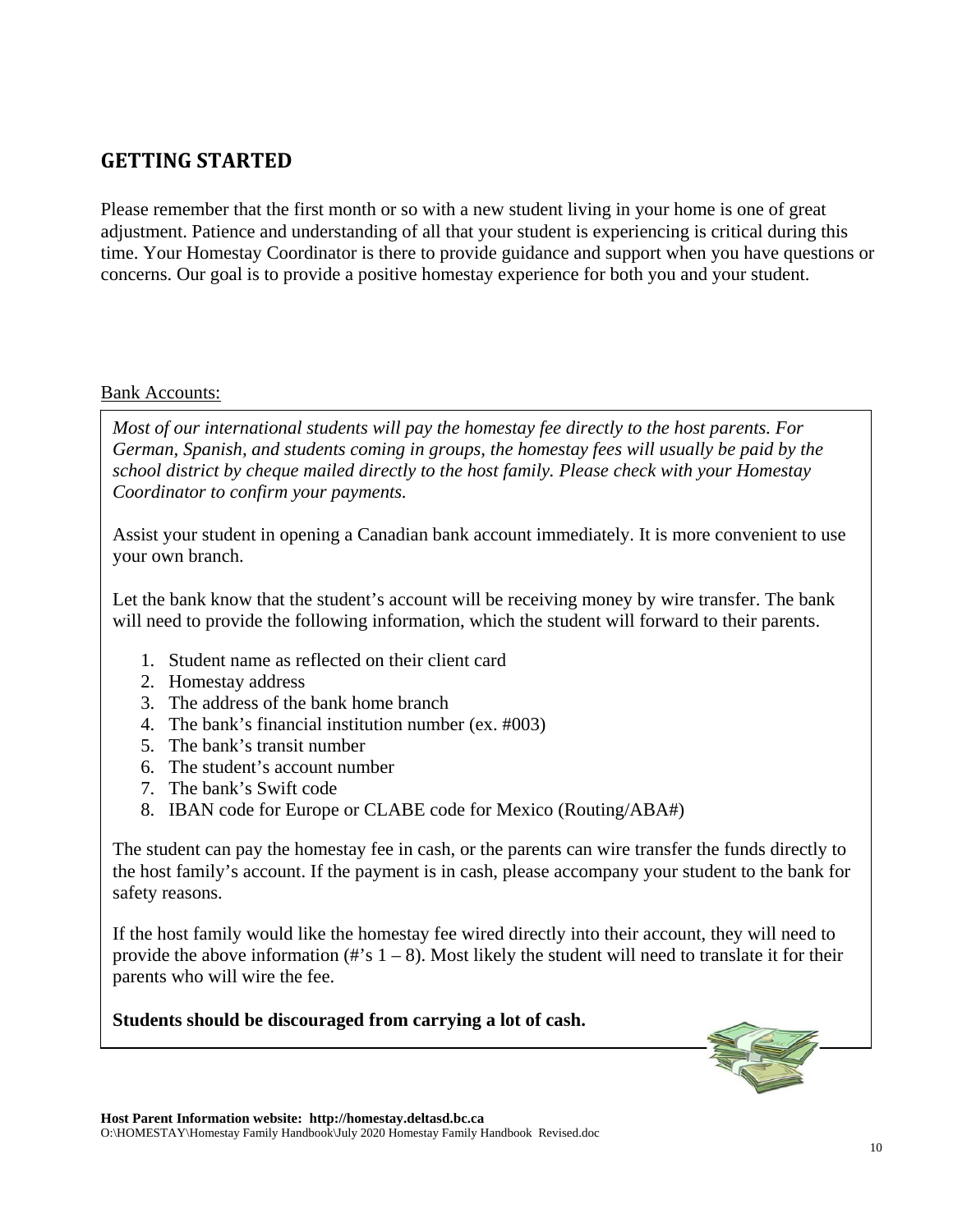House Tour:

Please do a thorough tour of your home – both inside and out. Show students how to use appliances and discuss common and personal spaces. Standards of privacy and personal space can vary across cultures - for example, the practice of knocking on a bedroom door before entering.

Students may not know simple things such as having the shower curtain inside the bathtub when showering or how to use the shower taps.

Things to consider:

- Tap water is safe to drink in Canada
- Not everything can or should be flushed down the toilet
- Toilet tissue should be placed in toilet (not in the garbage can)
- Shoes off when entering the home
- Recycling what is recycled and what isn't
- Thermostat or temperature adjustments
- Computer access. Be aware that not all students are familiar with copy right laws. You will need to explain the fact that not all on the web is free or legal.
- Emergency phone numbers (911 is only common in North America)
- How to use kitchen appliances: remember that most of the international students have never helped out in the kitchen before. Go slowly, and watch them carefully.

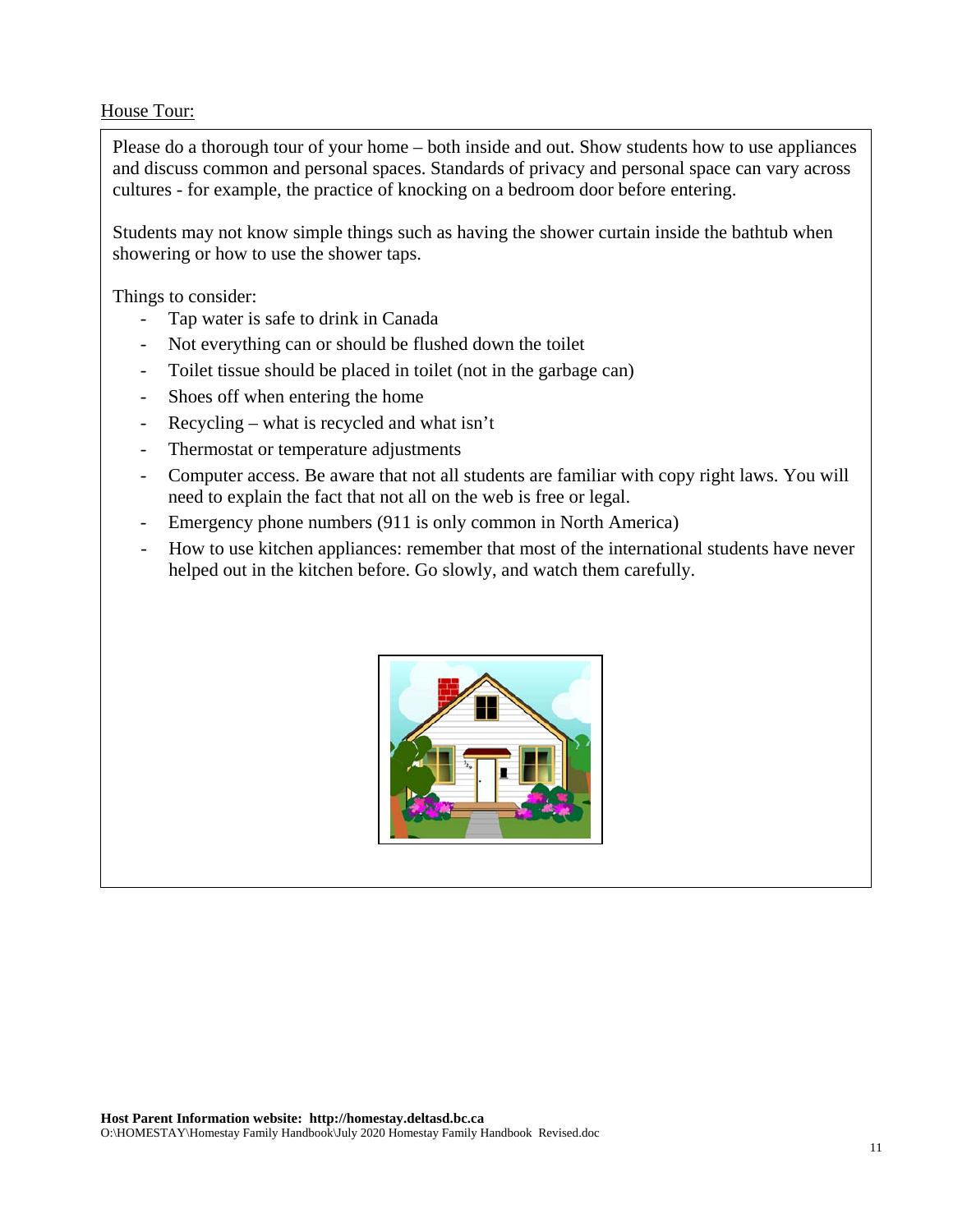#### Student Cell Phones**:**

Most high school students will bring their cell phone from home.

If the student has his/her own cell phone:

- You will need to take the student to a cell telephone provider such as: Fido, Telus, Koodo, Bell, Rogers, PC Mobile etc.
- The student will need to purchase a new sim card for the phone.
- The provider will install the new sim card, activate the cell phone and provide a new phone number. Please make note of the new number for your own use, and also email your Homestay Coordinator the student cell phone number so that we have it as well.
- In BC, all phone plans that have data (access to the internet) require an adult signature.
- **DO NOT SIGN FOR ANY PHONE PLAN**
- Encourage the student to select a monthly pay as you go plan. They can use their lap tops to check emails and search on the web.
- To make their monthly cell phone payments, the student will either return to the place they purchased the sim card or they can make payments on line with a credit card (if they have one from home).

If the student does not have their own cell phone:

**Host Parent Information website: http://homestay.deltasd.bc.ca** 

O:\HOMESTAY\Homestay Family Handbook\July 2020 Homestay Family Handbook Revised.doc

 Take the student to a cell phone provider such as Chatr (available at many Best Buy, Future Shops or London Drug stores) in your area and help them purchase an inexpensive pay as you go cell phone. Cell phones can also be purchased at the providers listed above, although Chatr charges less.

If the student's parents or relatives are here in Canada, they may sign the data plan on the student cell phone.

Elementary aged students do not come with cell phones and cell phones are not necessary.

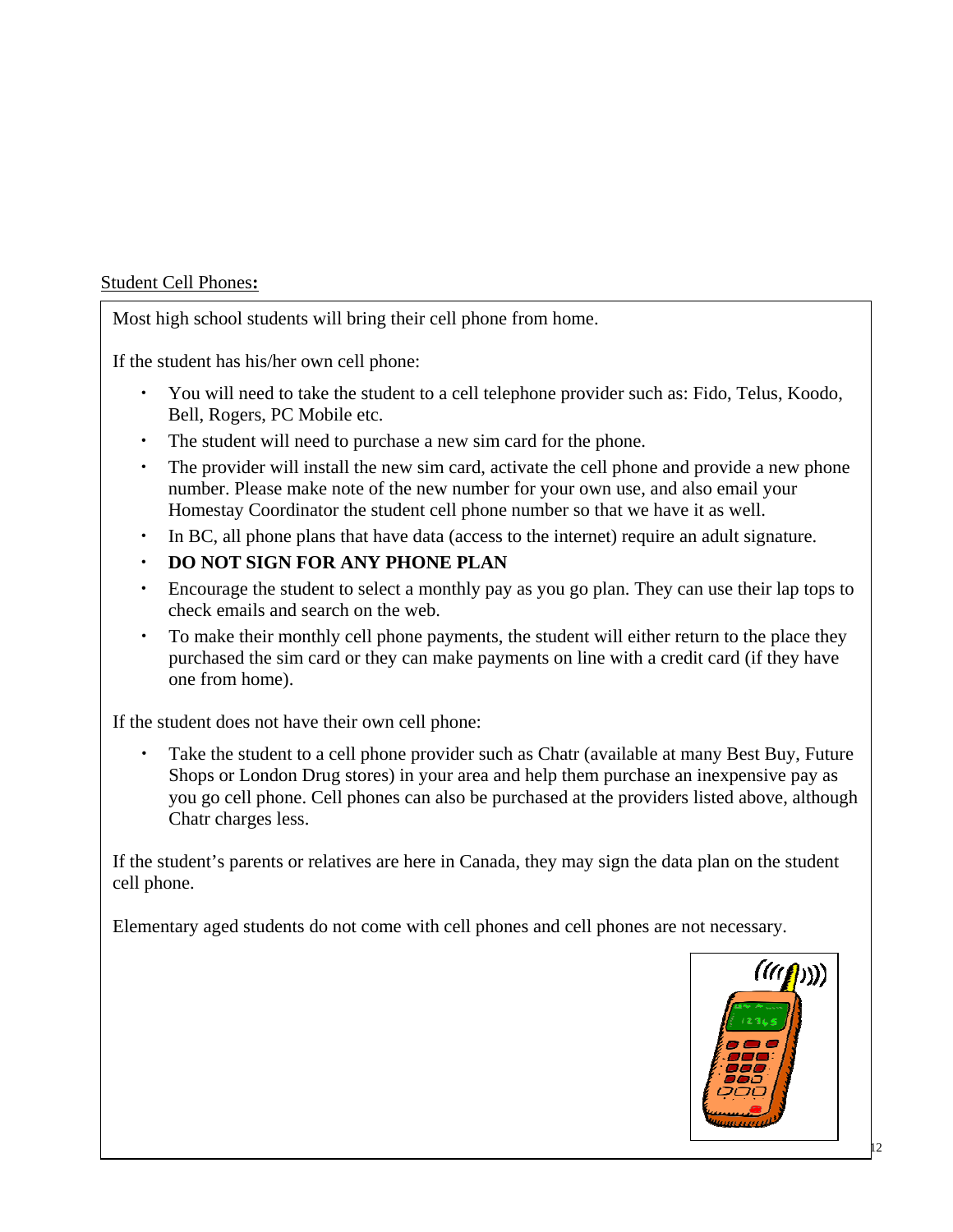### **HOMESTAY RULES & EXPECTATIONS**

#### Family Rules:

A careful explanation of the rules you wish your student to follow and reasons why they are important to you is best done at the very beginning. A few minutes of friendly, frank explanations may save everyone from later irritation and bewilderment.

As time goes on, you may have to re-evaluate your rules depending on the needs and maturity of your student.

Please be sure to communicate your expectations and house rules to your student right from the beginning of his/her stay. Don't wait to talk about these rules to your student. The sooner you lay everything out on the table, the clearer the student understands what is and is not expected. You want to avoid the feeling that you are confronting your student with a rule after the fact because you don't trust him/her. Be clear and consistent in your explanation of family rules, and provide an atmosphere that permits explanation and discussion as needed.

#### **1. The student is responsible for following these guidelines:**

| <b>Student will:</b>                                                                                                                                                               |                                                                                                                                                                                  |  |  |
|------------------------------------------------------------------------------------------------------------------------------------------------------------------------------------|----------------------------------------------------------------------------------------------------------------------------------------------------------------------------------|--|--|
| $\checkmark$ keep his/her bedroom and bathroom tidy<br>and clean up after him/herself if he or she<br>uses the kitchen                                                             | be reachable by cell phone when going<br>$\checkmark$<br>out<br>not take food or drink into bedroom<br>$\checkmark$                                                              |  |  |
| abide by homestay and school curfew<br>$\checkmark$<br>$\checkmark$ introduce his or her friends to the<br>homestay parent(s) and request permission<br>to have guests in the home | without permission from the homestay<br>$\checkmark$ reimburse homestay family if he/she<br>causes any willful damage<br>make an effort to participate in family<br>$\checkmark$ |  |  |
| $\checkmark$ inform homestay parent(s) where he or<br>she is going, with whom, and when he or<br>she will return                                                                   | activities<br>must have written permission from<br>$\checkmark$<br>parents and school coordinator if                                                                             |  |  |
| $\checkmark$ show respect to all family members, their<br>belongings, and house rules<br>not consume alcohol or drugs or view<br>✓<br>pornographic websites                        | travelling outside of the Lower<br>Mainland area or country (note that<br>overnight and out of country trips are<br>only permissible under the supervision                       |  |  |
| attend school every day and complete all<br>$\checkmark$<br>assignments to the best of his or her<br>ability                                                                       | of an adult)<br>not have students of the opposite gender<br>$\checkmark$<br>in student's bedroom                                                                                 |  |  |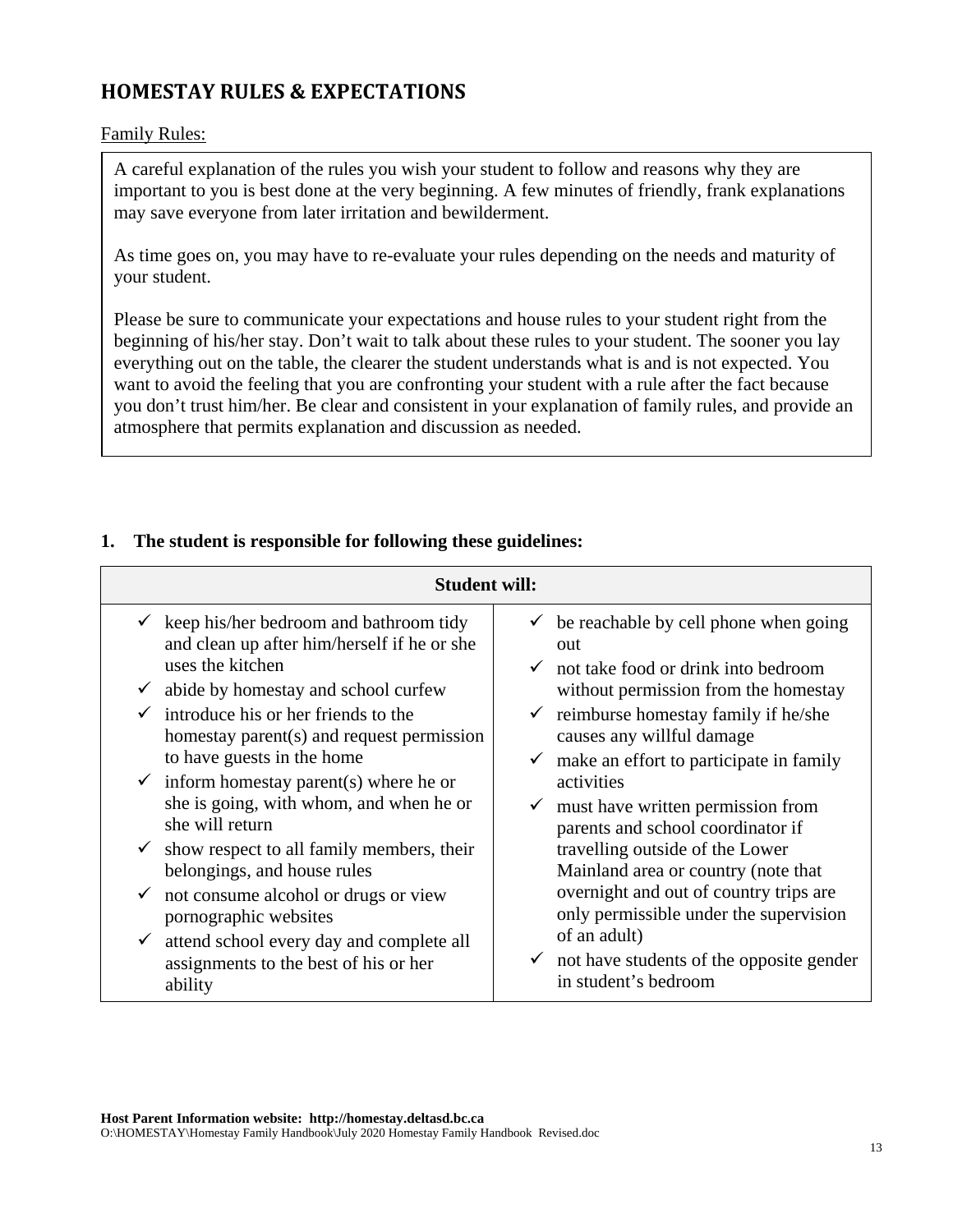| Homestay parent(s) will provide:                                                                                                                                                                                                                                                                                                                                                                                                                                                                                                                                                                                                                                                                                                                                                                                                                                                                                                                                                                                                                                                 |                                                                                                                                                                                                                                                                                                                                                                                                                                                                                                                                                                                                                                                                                                                                                                                                                                                                                                                                                                                                                                                                                                                                      |  |  |
|----------------------------------------------------------------------------------------------------------------------------------------------------------------------------------------------------------------------------------------------------------------------------------------------------------------------------------------------------------------------------------------------------------------------------------------------------------------------------------------------------------------------------------------------------------------------------------------------------------------------------------------------------------------------------------------------------------------------------------------------------------------------------------------------------------------------------------------------------------------------------------------------------------------------------------------------------------------------------------------------------------------------------------------------------------------------------------|--------------------------------------------------------------------------------------------------------------------------------------------------------------------------------------------------------------------------------------------------------------------------------------------------------------------------------------------------------------------------------------------------------------------------------------------------------------------------------------------------------------------------------------------------------------------------------------------------------------------------------------------------------------------------------------------------------------------------------------------------------------------------------------------------------------------------------------------------------------------------------------------------------------------------------------------------------------------------------------------------------------------------------------------------------------------------------------------------------------------------------------|--|--|
| $\checkmark$ a clean well-supervised environment<br>clean bed linens and towels provided<br>weekly<br>basic toiletries like shampoo, soap,<br>$\checkmark$<br>toothpaste, and toilet paper<br>three meals daily – breakfast, lunch,<br>✓<br>dinner and snacks<br>$\checkmark$ reasonable use of the entire home and<br>utilities and instruction in their use<br>rules that are reasonable and age<br>$\checkmark$<br>appropriate in conjunction with school<br>district expectations<br>$\checkmark$<br>a private bedroom with a bed and<br>bedding, desk, closet, lamp, dresser,<br>opening window, storage space for books<br>and school materials<br>assistance and support if medical or health<br>$\checkmark$<br>situations arise<br>inform Homestay Coordinator<br>✓<br>immediately of any changes within the<br>home environment (moving, obtaining<br>pets, family break-up, adult children<br>moving home, friends or family moving<br>into home, serious or prolonged illness<br>within the family, other students hosted<br>from outside agencies or schools, etc.) | a key to the house<br>space, time and opportunity to study<br>and complete all school assignments<br>assistance where possible with<br>$\checkmark$<br>homework and assignments<br>contact with the school regarding the<br>$\checkmark$<br>student's academic progress and<br>attendance at parent -teacher meetings<br>as required<br>transportation to and from the airport<br>$\checkmark$<br>transportation to and from the school if<br>it is more than a 20 minute walk<br>$\checkmark$ Reasonable transportation needs for<br>social outings or to sports events,<br>lessons, doctor's appointments, etc.<br>$\checkmark$ inclusion in family outings<br>correspondence with natural parents<br>when possible<br>a revisit of house rules and adjust if<br>$\checkmark$<br>necessary (later curfews, etc.)<br>an English speaking environment in the<br>home<br>internet access (it is advisable to set up<br>a Guest user name and separate<br>password for student use) as not all<br>students are familiar with copy right<br>laws. Some students don't know that<br>not everything available online is free<br>or legal. |  |  |

### **2. The Homestay Parent(s) is responsible for providing the student with:**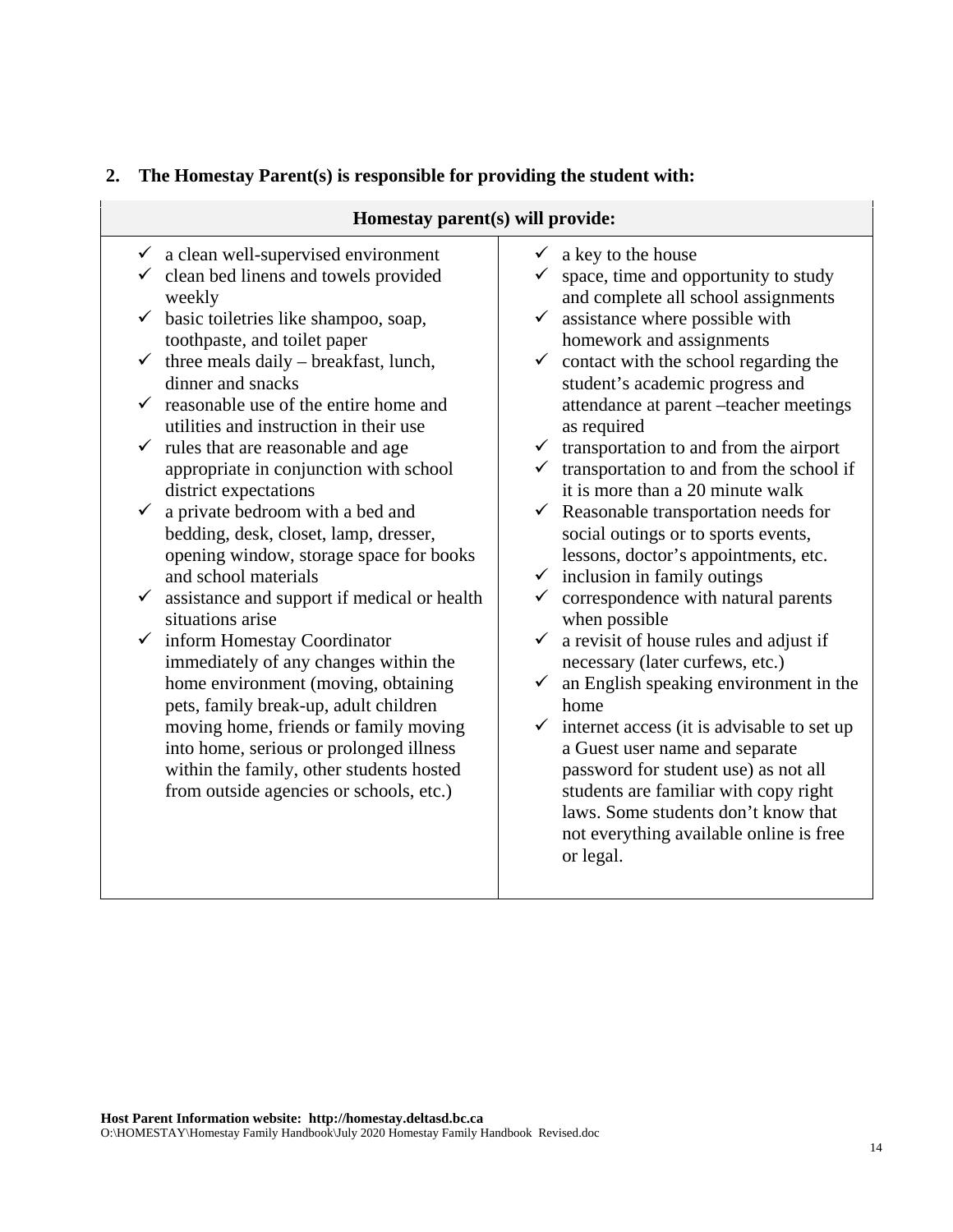## AROUND THE HOME



Family Involvement:

The students know that they are staying in your home as a member of your family and are encouraged to participate in all family functions. Initially students may require an adjustment period, so providing some private time is suggested. We encourage families to eat the evening meal with their student, for conversation and family time. Students should be encouraged to take part in community activities such as outings through Parks and Recreation, local church youth groups, etc. We look for families who are active and are willing to take their students on day trips, skiing, biking, etc. The student should be included in your family activities during the weekend.

\*\*\*\*\*\*\*\*\*\*\*\*\*\*\*\*\*\*\*\*\*\*\*\*\*\*\*\*\*\*\*\*\*\*\*\*\*\*\*\*\*\*\*\*\*\*\*\*\*\*\*\*\*\*\*\*\*\*\*\*\*\*\*\*\*\*\*\*\*\*\*\*\*\*\*\*

#### Sense of Belonging:

Help to make your student feel like a real part of the family. Have a photo of your student on the fridge, put his/her birthday on the calendar and have a celebration, know about health issues, meet his/her friends and welcome them into your home, celebrate good marks or a great report card.

\*\*\*\*\*\*\*\*\*\*\*\*\*\*\*\*\*\*\*\*\*\*\*\*\*\*\*\*\*\*\*\*\*\*\*\*\*\*\*\*\*\*\*\*\*\*\*\*\*\*\*\*\*\*\*\*\*\*\*\*\*\*\*\*\*\*\*\*\*\*\*\*\*\*\*\*

#### Phone use:

Students can use the family telephone, but must use a calling card for long distance calls. It is OK to place a time limit on phone calls on the family phone line, especially during peak periods when all members of the family need to use the phone.

\*\*\*\*\*\*\*\*\*\*\*\*\*\*\*\*\*\*\*\*\*\*\*\*\*\*\*\*\*\*\*\*\* \*\*\*\*\*\*\*\*\*\*\*\*\*\*\*\*\*\*\*\*\*\*\*\*\*\*\*\*\*\*\*\*\*\*\*\*\*\*\*\*\*\*

#### Computer Use:

Host families should provide computer access for school projects and to check emails from home. You do not have to provide unlimited internet time, and sometimes homestay families need to set very specific limits on any internet surfing. Be aware that not all students are familiar with copy right laws and the fact that not all information available on the internet is free or legal.

If you find your student surfing inappropriately, please contact your Homestay Coordinator immediately and the parents will be notified.

\*\*\*\*\*\*\*\*\*\*\*\*\*\*\*\*\*\*\*\*\*\*\*\*\*\*\*\*\*\*\*\*\*\*\*\*\*\*\*\*\*\*\*\*\*\*\*\*\*\*\*\*\*\*\*\*\*\*\*\*\*\*\*\*\*\*\*\*\*\*\*\*\*\*

#### Household Chores:

The students should keep their own rooms clean. They may never have done this before, so simple instructions and a demonstration is required. They might also be asked to help clear away the dishes, or set the table, or help put the dirty dishes in the dishwasher.

\*\*\*\*\*\*\*\*\*\*\*\*\*\*\*\*\*\*\*\*\*\*\*\*\*\*\*\*\*\*\*\*\*\*\*\*\*\*\*\*\*\*\*\*\*\*\*\*\*\*\*\*\*\*\*\*\*\*\*\*\*\*\*\*\*\*\*\*\*\*\*\*\*\*\*

#### Babysitting and Dog Walking:

International students must not be expected to be responsible for younger children or dog-walking at any time.

\*\*\*\*\*\*\*\*\*\*\*\*\*\*\*\*\*\*\*\*\*\*\*\*\*\*\*\*\*\*\*\*\*\*\*\*\*\*\*\*\*\*\*\*\*\*\*\*\*\*\*\*\*\*\*\*\*\*\*\*\*\*\*\*\*\*\*\*\*\*\*\*\*\*\*\*

Swimming Pools and Recreation Facilities:

We encourage homestay families to invite their students with them to public pools and recreation centers, but elementary students must **not be left unsupervised.** Please note that many Asian students are unable to swim (pools in Asia rarely have deep water). Have your student demonstrate his/her swimming ability to you.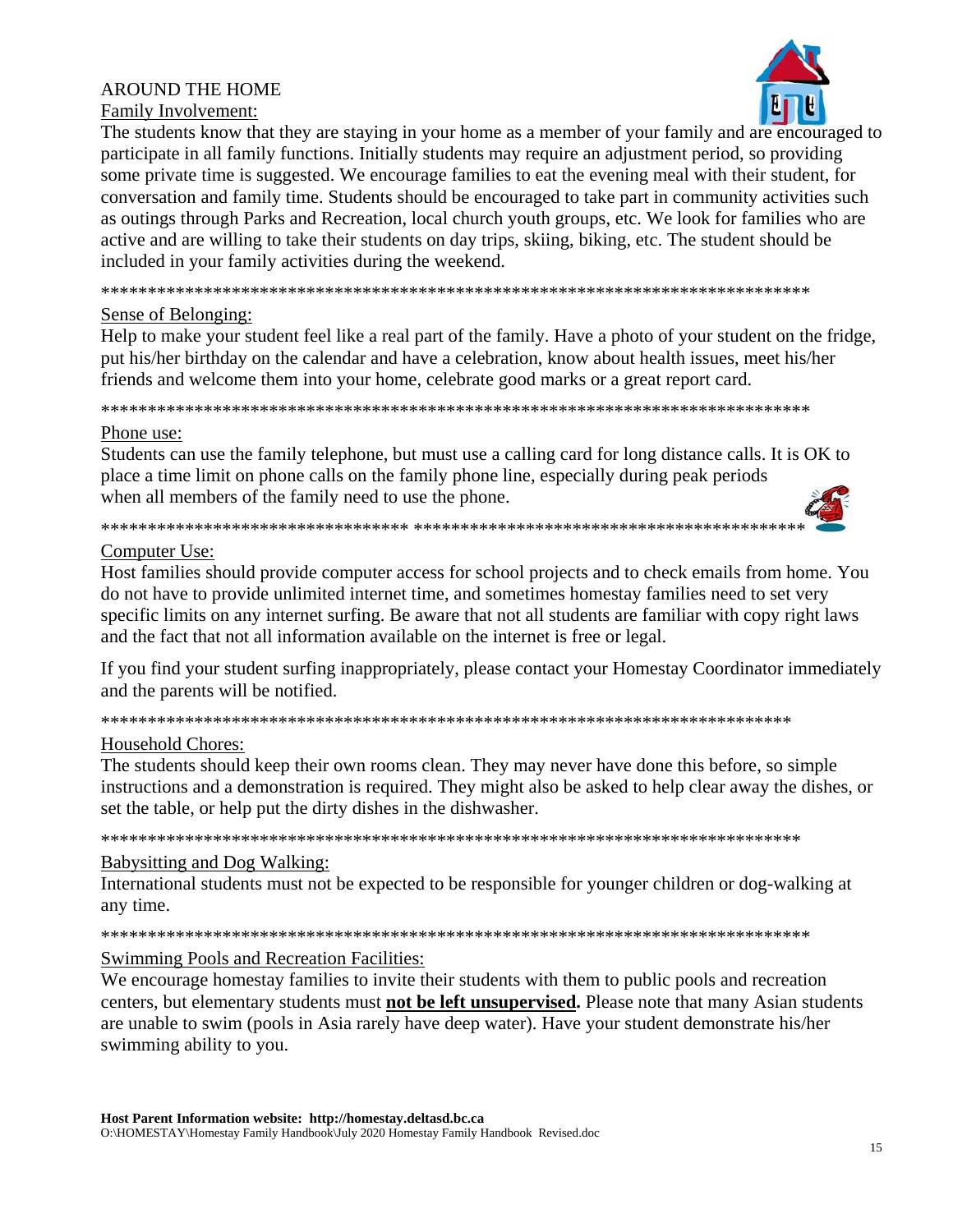#### Religion:

You should respect your student's religious beliefs and he/she should respect yours. Your student may want to attend your services or may prefer some quiet time to him/herself. Your student will probably enjoy explaining his/her particular religious holidays and appreciate some recognition by your family of holidays that occur during the stay. Absolutely no attempt should be made to change your student's religious beliefs.

### **CURFEWS**

Elementary Students:

As a rule of thumb, most families set 7:00pm or 8:00pm curfew Sunday through Thursday, and the weekend curfew would be 9:00pm or 10:00pm.

#### **Homestay families must ensure:**

- They know where the student is going, and that there will be adult (over 25 years) supervision
- That they know the name, phone number, and address of where the student will be
- That they know how and when the student will be getting home

#### High School Students:

As a rule of thumb, most families set 9:00pm to 9:30 pm curfew Sunday through Thursday, and the weekend curfew would be 11:00pm (depending on the age and maturity of your student).

#### **Homestay families must ensure:**

- The student's cell phone is fully charged
- They know where the student is going
- They know who the student is going with and the friend's home contact information
- That the student understands the curfew time
- That the student knows to call the homestay if they miss a bus or will be late

These guidelines are depending on the age and maturity of your student. Students can of course ask for an extension on special occasions. These are only guidelines; times must work for your family and be consistent with the night time routines for your own children and household.

Students are generally expected to be home for the evening meal, and to phone if they are going to be late. Depending on the age of the student, he/she may make his/her own breakfast, and pack his/her own lunch. If your student is new to Canada he/she will need to be taught how to prepare his/her own lunch – please help him/her in the initial days as in most Asian countries, the parents prepare all meals and pack all lunches. Students will have no idea how to navigate a kitchen environment.

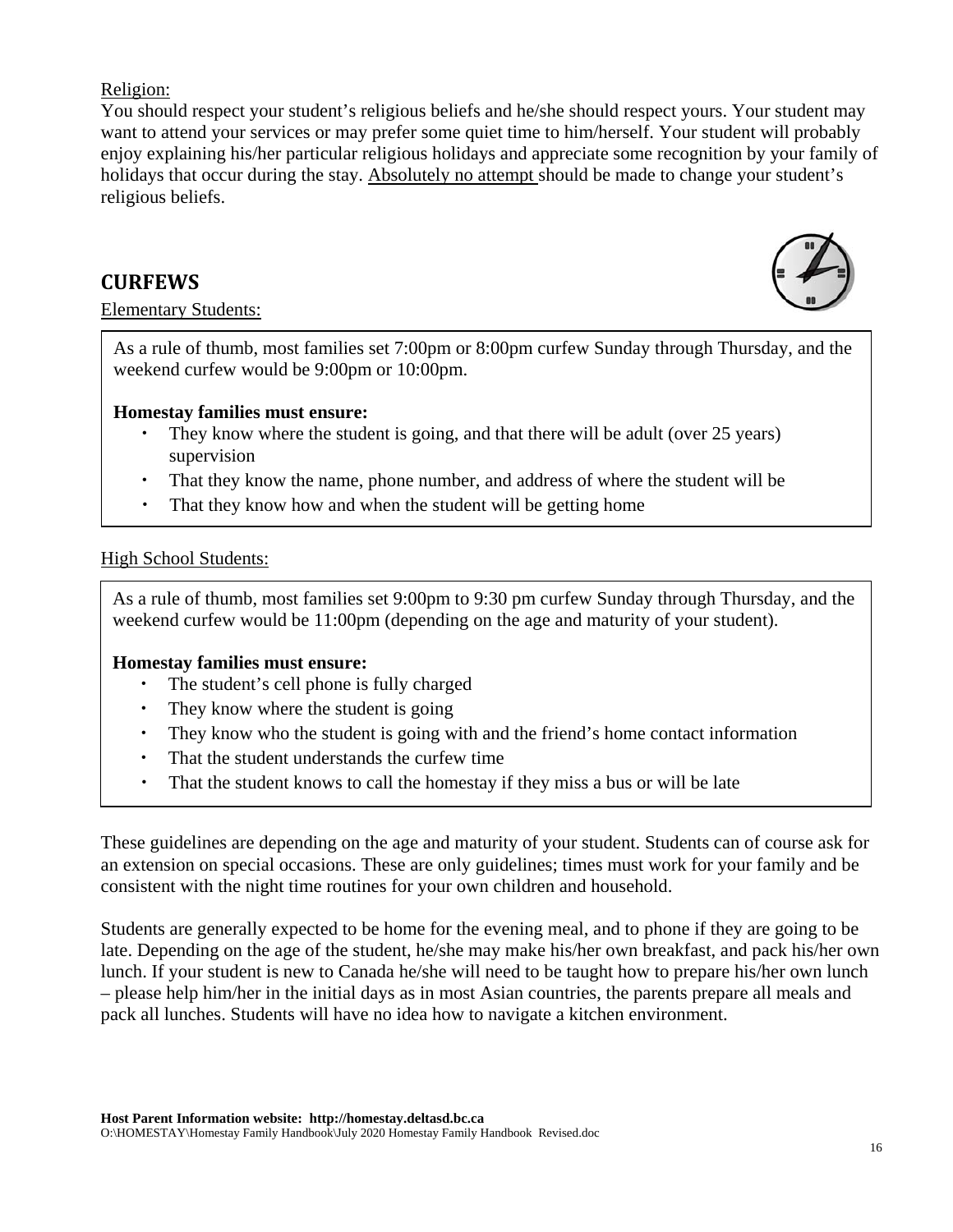## **FRIENDS**

Sleepovers:

We wish to remind you that you are the primary care-giver for your international student. It is your responsibility to ensure that if your student requests a sleep over at another home, you have complete contact information. You also need to ensure that there will be adult (over 25 years) supervision and that in your judgment your student's safety needs will be met. We expect that our host parents be diligent in these situations.

Excursions with friends for Elementary School Students:

As with all children, it is important to know the whereabouts of your student during out of school hours. If he/she is visiting with friends, ask him/her to let you know where he/she is, where he/she will be going, who he/she is with, and get the contact name and information of who he/she is with. Generally, elementary aged students do not leave Delta unless with the homestay family or another trusted adult.

Excursions with friends for High School Students:

As with all teenagers, it is critical to know the whereabouts of your students during out of school hours. If they are going to the mall, or into Vancouver, or visiting with friends, ask them to let you know where they are, who they are with, when they will be home, contact info of their friend and ensure their cell phone is charged prior to them leaving. If you feel your students are going to places that are not age-appropriate, or are not safe in any way, tell them that this is not OK with you and they are not to go. Your student is a teenager and you will know best whether your student, and the friends of your student, can be trusted. The Homestay Coordinator will work with you in setting guidelines with your student, if necessary.

Day Ski Trips on Local Mountains:

There should be a plan for students who go skiing with friends for local day trips.

- 1. Have a list of the names and student cell/home phone numbers for all students skiing (and parental contacts).
- 2. Have a plan for the day what mountain, start and end times, transportation plan.
- 3. Make a plan for contact during the day texts at certain hours, text or call when off the mountain and on the way home.
- 4. Students must keep cell phones on and phones must be fully charged.
- 5. Students need to ski on a buddy system no one should ski alone.
- 6. Students should have a meeting plan time and location.
- 7. Host families need to contact the custodian if students do not comply or if there is a concern.
- 8. Host families need to act as diligent parents regarding all day trips and make sure that the plan for the day is appropriate and acceptable.
- 9. Host families have the right to deny any trip if there is a concern that a student is not mature enough or able to follow the protocol. Beginning skiers should not ski without an adult, but lessons with a certified instructor are fine.

Visiting friends:

As a general rule of thumb, a student asks permission if he/she wishes to bring another student into the house at any time for a visit. Most homestay parents are okay with the occasional sleepover, but the student must always make sure that it is convenient for the homestay. A quick phone call to the other parents would be advisable.

**Host Parent Information website: http://homestay.deltasd.bc.ca**  O:\HOMESTAY\Homestay Family Handbook\July 2020 Homestay Family Handbook Revised.doc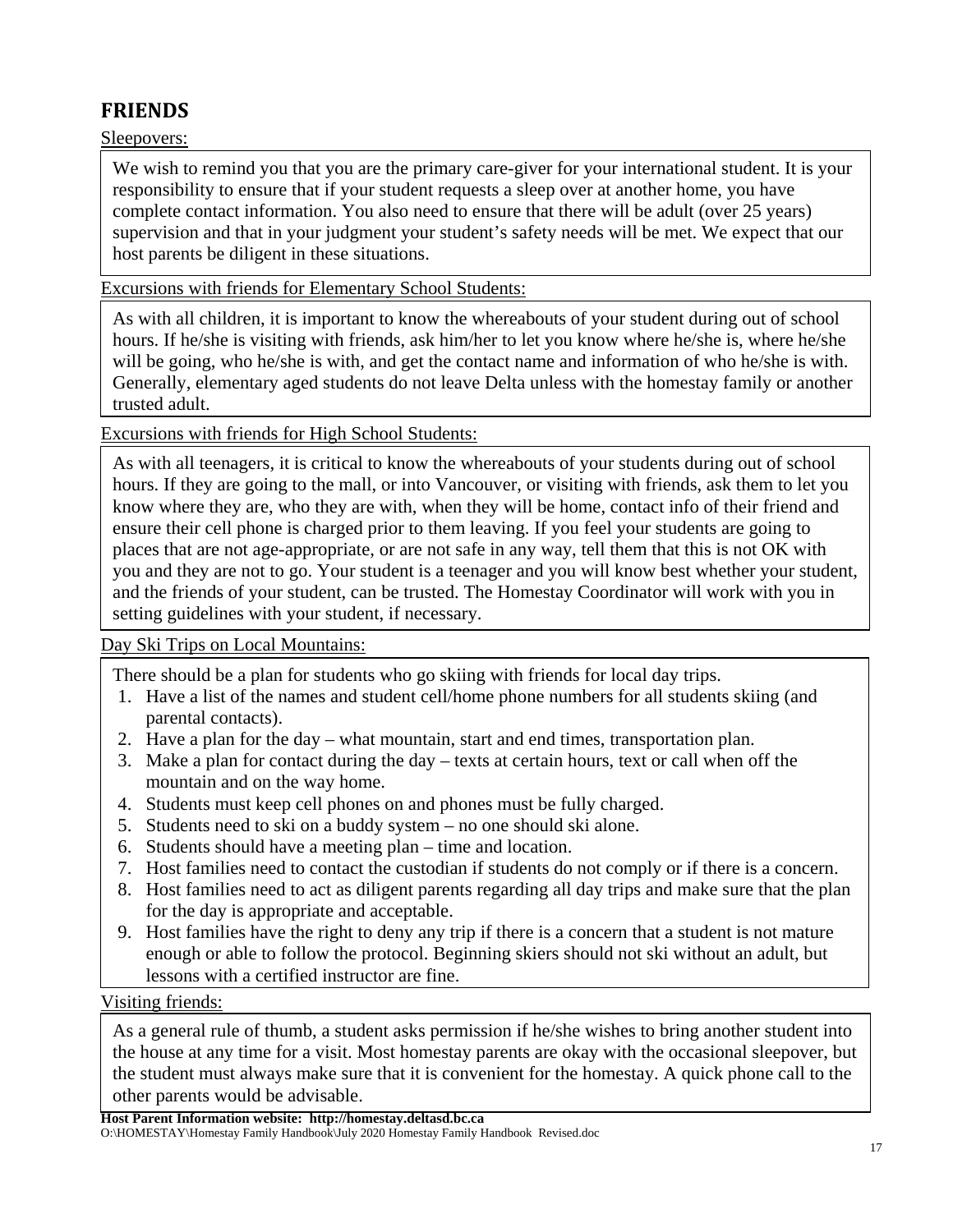## **TALKING TO STUDENTS ABOUT HYGIENE**

As the students mature there may be some conversations that need to be had that could be uncomfortable to some host families. Please keep in mind that topics like using dental floss or talking about menstruation may be new to some cultures.

#### **Important tip: Student beds should have a good mattress cover.**

#### Using Deodorant:

As children go through puberty, they usually will begin to have a stronger body odor. Discuss this with your student in a private atmosphere as soon as you sense the change. Puberty can include changes in mood, such as depression, and some students can be isolated from their peers if they have a strong odor. Take them to buy their first deodorant and explain how and when to use it.

Speak to the girls about whether they want to start shaving their legs or armpits. They will need to be shown how to do this, and taught where to buy supplies.

### **The importance of washing hands**

Teach the students that they need to rub their hands with soap for 20 to 30 seconds to get them clean. You can explain that we teach our children a song to sing to themselves while they wash their hands. A song such as "Happy Birthday" or "Twinkle Twinkle Little Star", can help them to scrub their hands clean for the allotted time. Instruct them when to wash their hands**:** 

- when hands are dirty
- before eating or touching food
- after using the bathroom
- after blowing their nose or coughing
- after touching pets or other animals
- after playing outside
- before and after visiting a sick relative or friend

#### Proper Bathing:

If you notice your student's hair is generally greasy or they have a body odor, perhaps it is time to go over how to shampoo and de-grease the hair, and make sure they are using soap all over their bodies when they shower.

#### Dental Hygiene:

Some cultures don't know about or how to use dental floss. You can explain to students that germs are found in the mouth and that they can get rid of them by brushing their teeth for  $2 - 3$  minutes twice a day and flossing. Proper dental hygiene will not only save them pain in the teeth but help them fight bad breath. Show them how to use floss and where to buy it. \You could have some fun and get them to chew on a dental tablet and then look at the mirror and see the areas where the plaque is still active in the mouth as those areas will be colored.



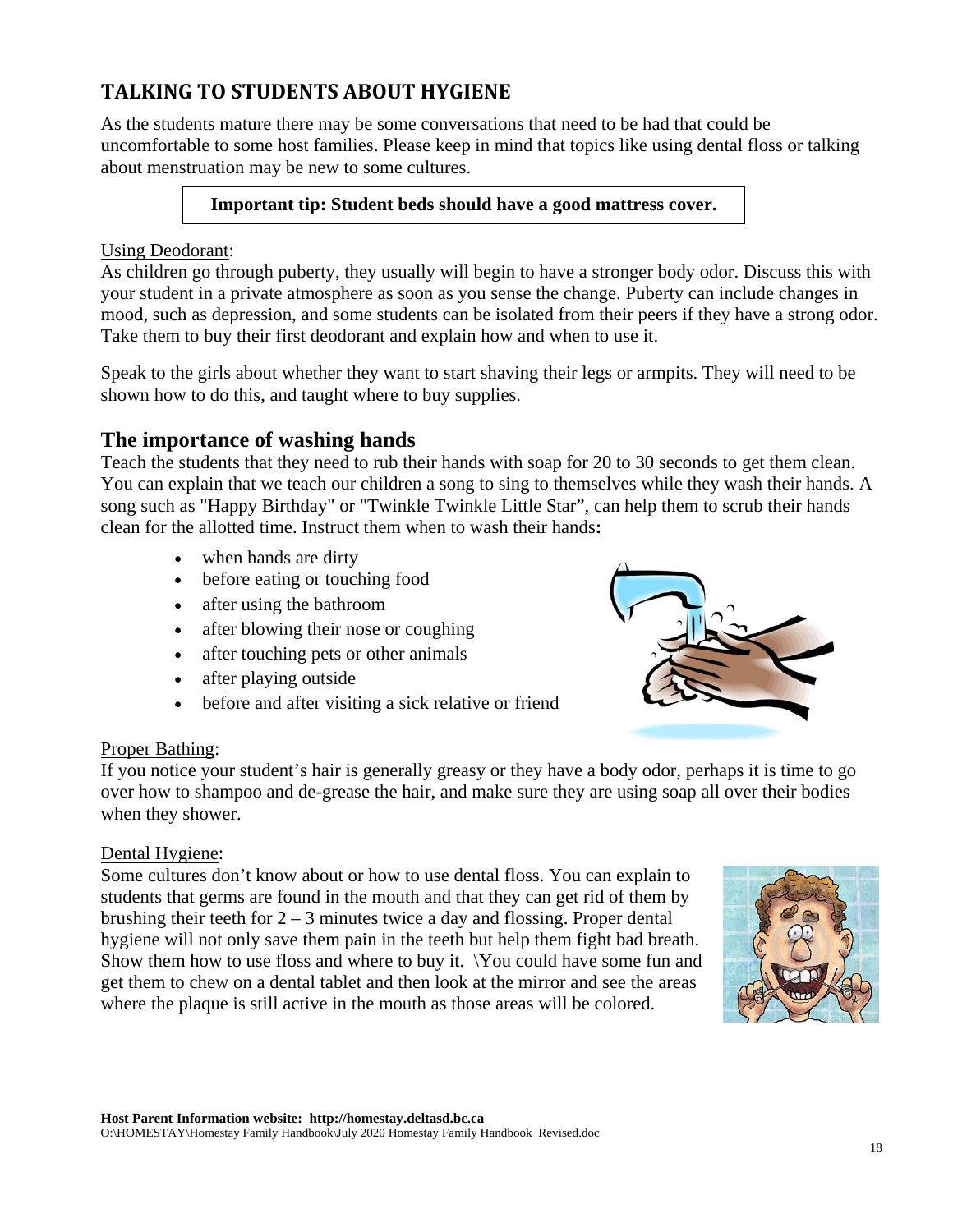## **JUST FOR GIRLS**



#### Menstruation:

Some students arrive before their bodies mature enough to start menstruation. Please discuss with the student what to expect when the time arrives. Have some feminine hygiene products on hand and explain how often they should be changed and how to dispose of them properly.

### Make up:

It is important that the students know that they should not share hairbrushes, makeup or anything used near eyes or mouth.

## **VIDEO RESOURCES**

How to brush your teeth https://www.youtube.com/watch?feature=player\_embedded&v=1GXQLnTalcg

How to floss your teeth https://www.youtube.com/watch?v=xEgp3SEtB0I

http://www.wikihow.com/Teach-Personal-Hygiene

http://babies-2-toddlers.com/kids-health-teaching-kids-home-hygiene-basics/

http://www.scholastic.com/parents/resources/article/health-nutrition/10-ways-to-teach-preteen-hygiene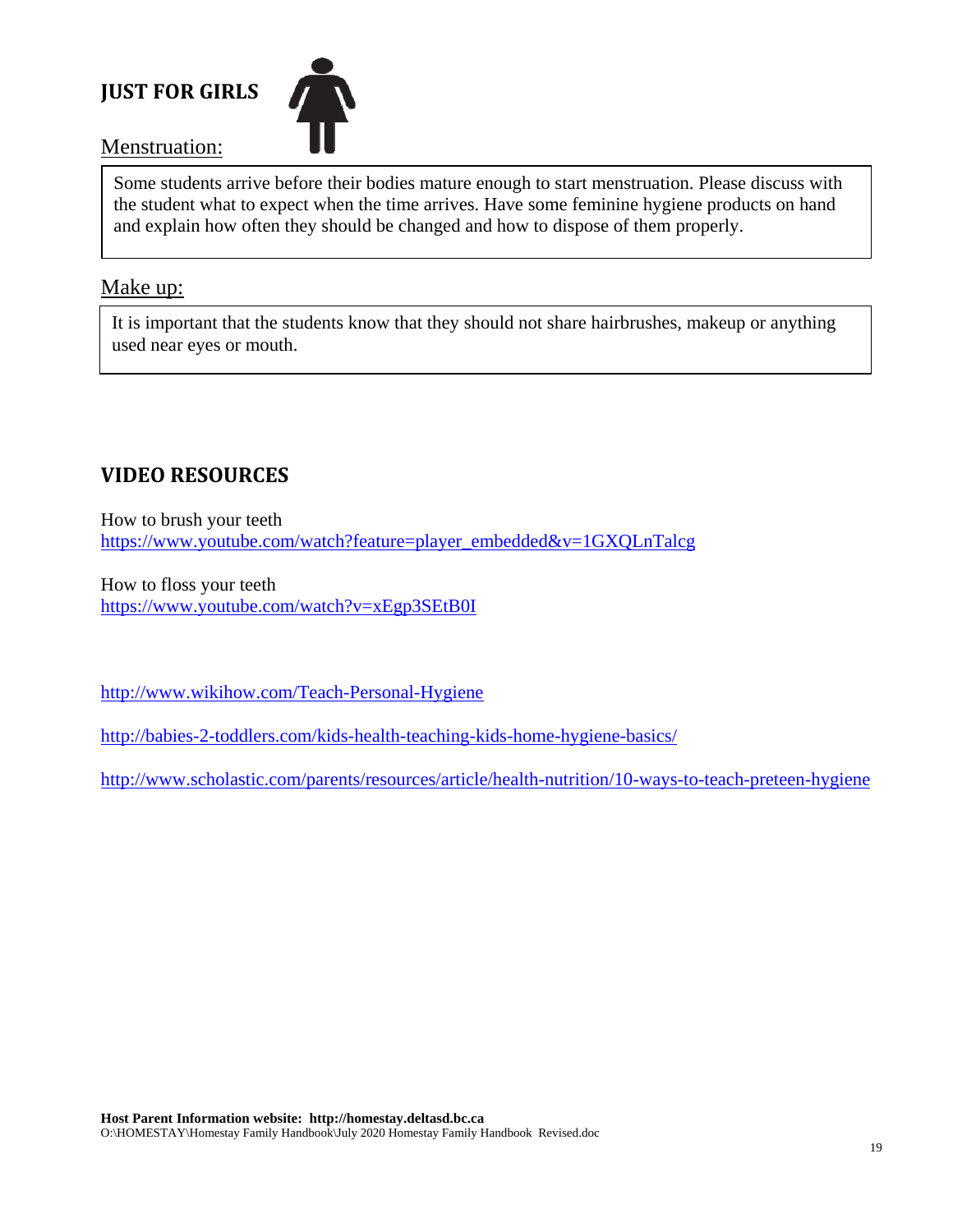## **LIMITATIONS**



#### Driving:

International students are not allowed to pursue getting a driver's license or to drive a car while in Canada.

#### Overnight Trips:

Students going to Whistler and other extended overnight trips must get permission from the school district and must have adult supervision of someone 25 years old and older, that we can contact and verify for liability purposes. Homestays must inform us of the details of any trip the student is planning.

#### Hitchhiking:

Please discuss with your homestay student the dangers of hitchhiking and inform him/her that no hitchhiking is allowed.

#### Smoking

Smoking is not permissible for our students. It is illegal for any underage person to purchase cigarettes in Canada. If your student is smoking, please contact the Homestay Coordinator.

#### Drugs / Alcohol:

It is not acceptable for international students to take drugs and consume alcohol.

Please contact the Homestay Coordinator immediately if you suspect any illegal activity of this nature. This is a cause for dismissal from the program. Please discuss this with your student because in some countries the drinking age is lower (16 years). International students may not be aware of the drinking laws in Canada

#### Paid job while in Canada

Immigration Canada does not permit students to take a paying job in Canada while on a study permit. To do so may result in a dismissal from Delta School District.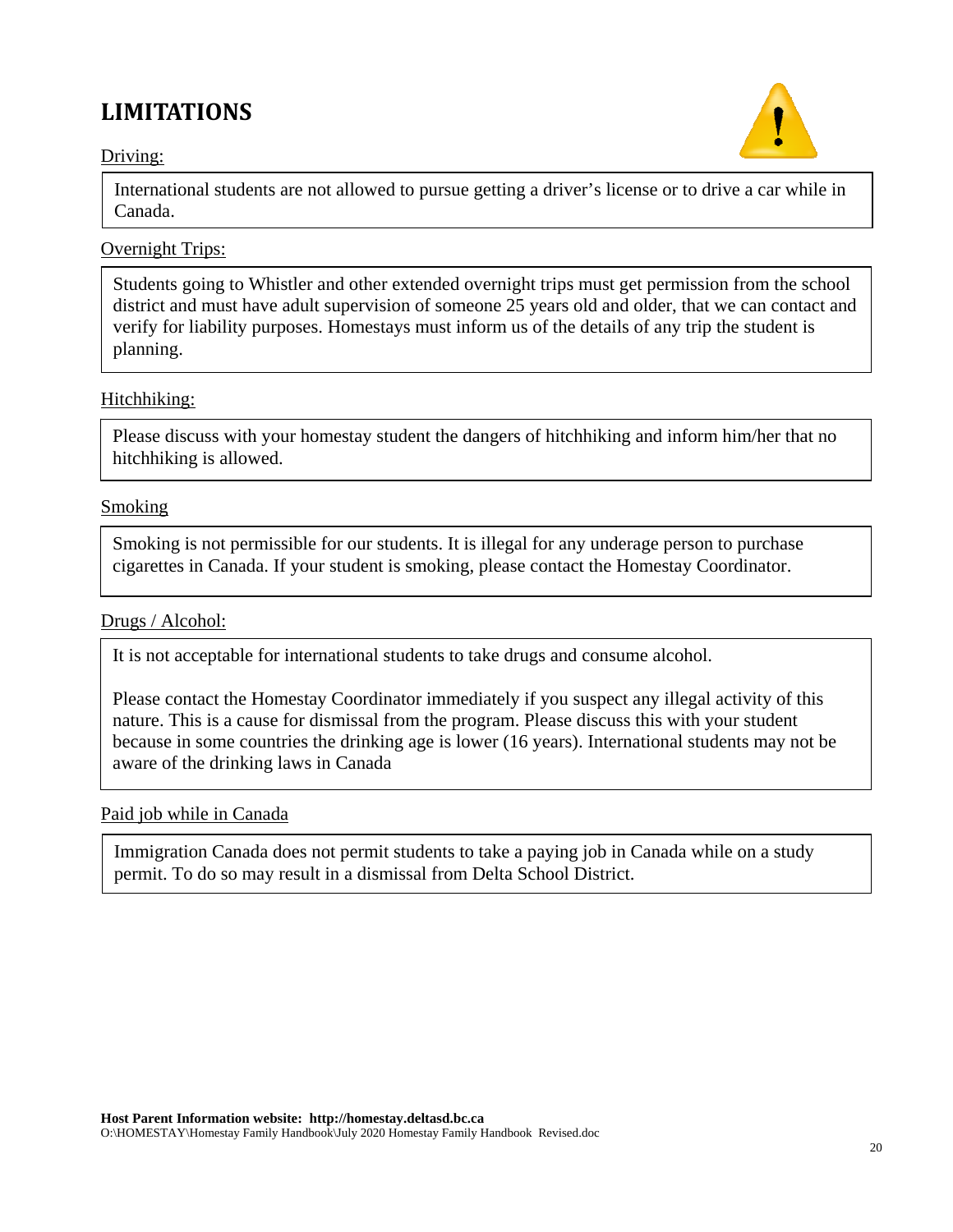## **LOSS AND DAMAGES**

Damage is the deliberate or accidental breakage of an item in the home. If a host family experiences a loss or damages caused by the student, there is a process that needs to be followed.

- **Immediately** inform your Homestay Coordinator about any damage you notice.
- Coordinator will come to inspect the damage and take pictures.
- Host family will get quotes for repair of the damage, and submit the quotes to the coordinator for approval.
- Start repairs **only** when consent is given from the School District.
- Once the repairs are completed the host family will submit the receipts to the coordinator, and the School District may assist you in getting reimbursed from the student.
- All repairs must be completed before the student leaves the home as it is difficult to collect reimbursement once the student has left Canada
- Note that the School District is not responsible for damage or loss. Any reimbursement comes from the student.

Please note that wear and tear is not damage, and that not all damage is claimable. Your Homestay Coordinator will discuss with you if your issue is claimable. DO NOT ASSUME IT IS.

It is important that each host family notify their household insurance company that they have an international student in residence and that they carry sufficient personal liability insurance.

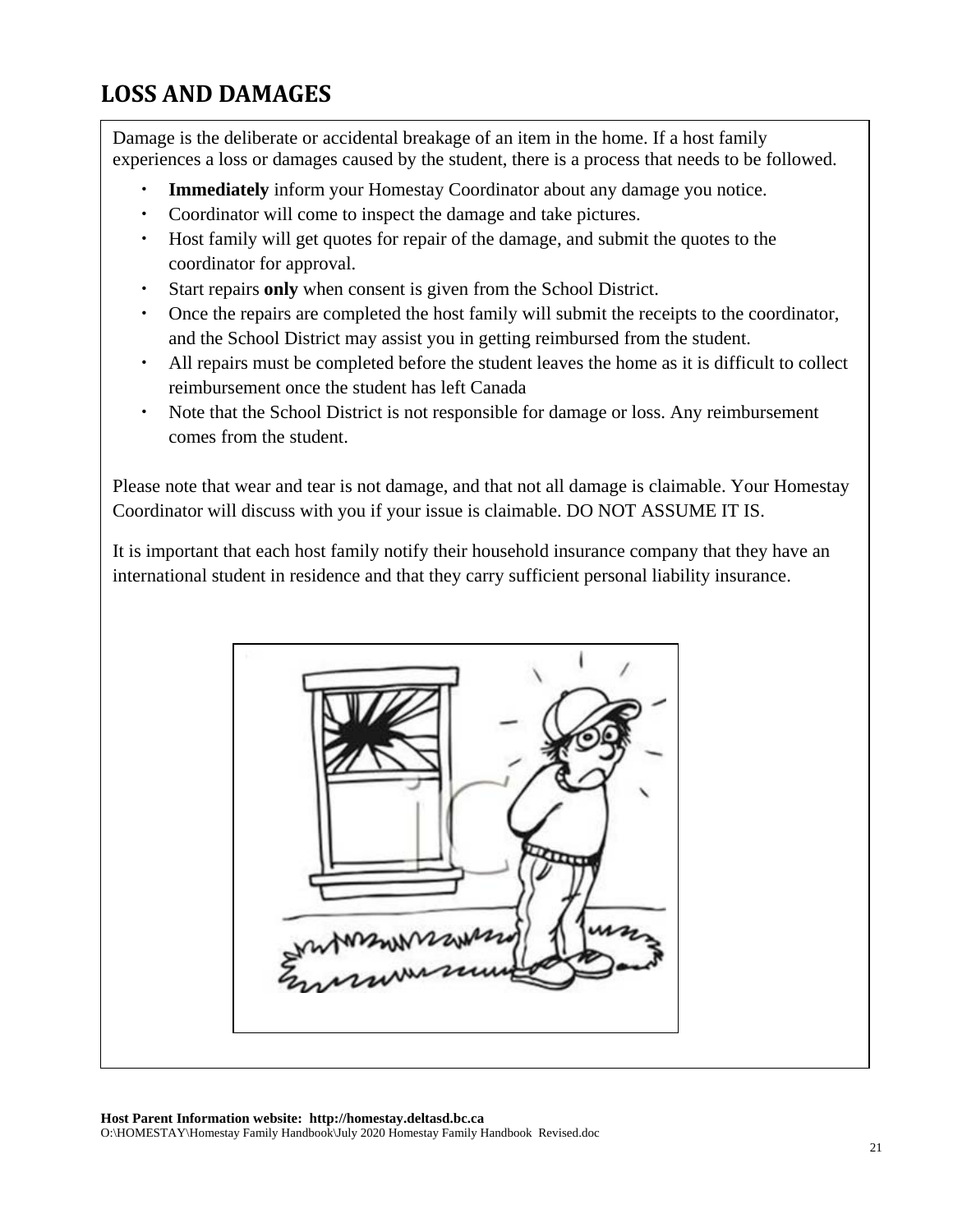## **VISITING THE UNITED STATES**



#### Visiting the United States (for the day):

Students from most countries require a US Visitor's Visa to enter the US. If travelling with your student be sure to find out about visa requirements well in advance of departure, as visas cannot be obtained at the border. Please inform the Homestay Coordinator of any trips to the USA, and call us at 604-952-5366 with the date, name of student, and purpose of the trip so we can purchase additional medical insurance and obtain the necessary documents for you.

Students from the following countries do not require a visa to enter the USA due to a Visa Waver Program (ESTA). However, they must obtain a Travel Authorization to enter the USA. This can be done either at the US border or online from the link shown below. Students from all other countries not on the list below require a US Visa (for the most up-to-date list, check https://esta.cbp.dhs.gov/esta/).

| Austria        | Germany     | Spain       |
|----------------|-------------|-------------|
| Belgium        | Italy       | Sweden      |
| Czech Republic | Japan       | Switzerland |
| Denmark        | Singapore   | Taiwan      |
| Finland        | Slovakia    |             |
| France         | South Korea |             |

See this link for instructions on how to apply for the Travel Authorization on the Visa Waver Program. https://esta.cbp.dhs.gov/esta/

Some students may have an American visa in their passport. Check the expiry date. Obtaining an American visa in Canada can be a lengthy process. Students will need to prepare in advance.

#### To prepare for the border crossing:

Students should bring:

- 1. Passport
- 2. Study Permit
- 3. Letter of Acceptance
- 4. A letter from parents or School District indicating who they are travelling to US with, date entering and date returning.

#### Visiting the United States (overnight or longer):

For overnight trips out of the country, all students must be supervised by an adult. Tour groups do not qualify as adult supervision. All students will need a permission letter from their parents and approval from their custodian (in most cases, Karen Symonds). The School District must be informed of all trips.

Extra medical coverage may be required (confirm with Karen Symonds or Homestay Coordinator).

For information on how to apply for a Non-Immigrant visa see the following website: http://travel.state.gov/visa/forms/forms\_4230.html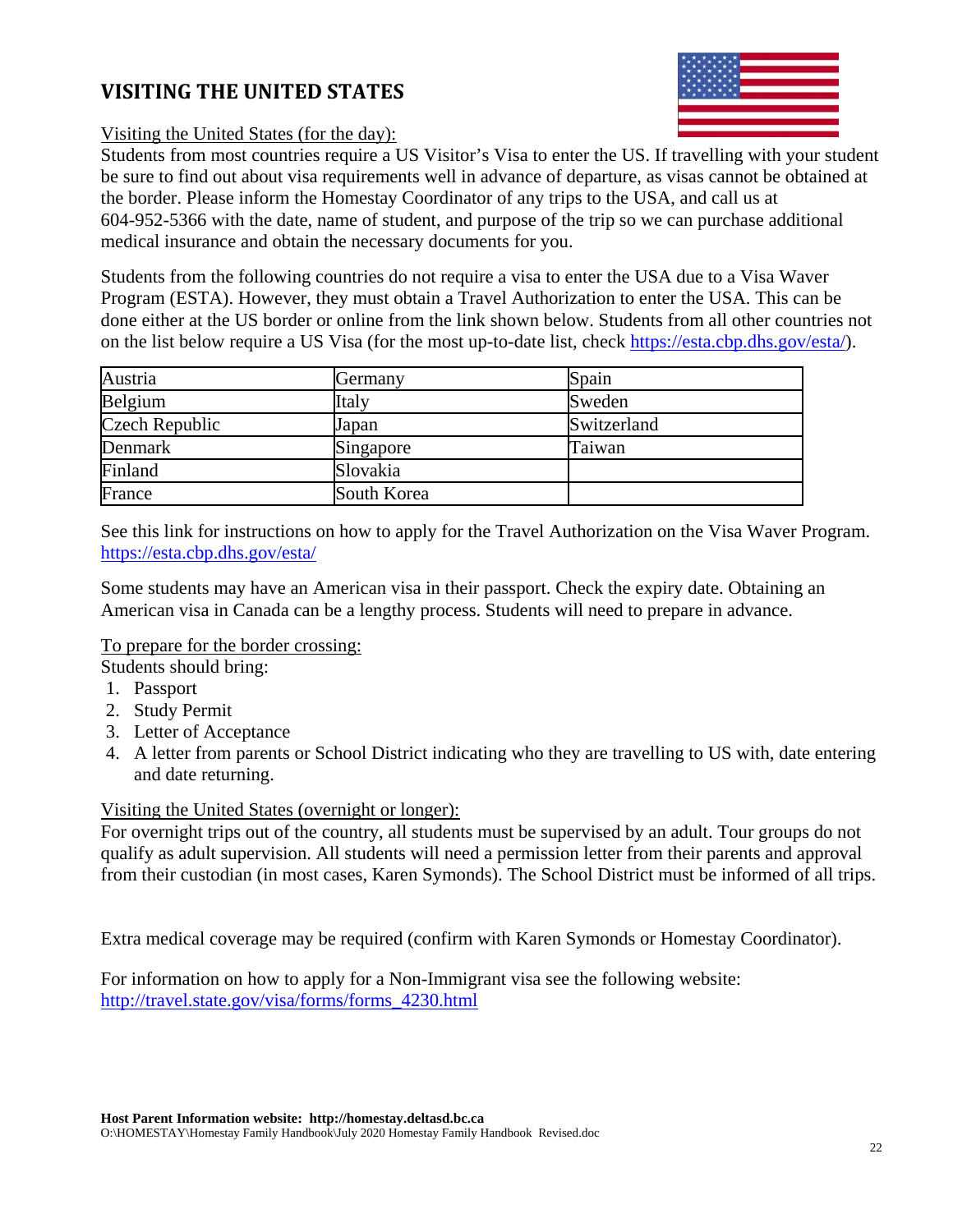## **CANADIAN CUSTOMS**

Remember that your student is not familiar with many Canadian customs. For example, you may differ markedly in your table manners from what the student is used to. It is a chance to help your student to learn new practices that are acceptable to Canadians. There could also be hygiene differences. Please help him/her to learn what is socially acceptable in Canada so he/she isn't embarrassed. Students may have a very different idea of male and female roles. Conversations around the dinner table can help to explain how Canadians interact. Canadians generally go to bed earlier than in most countries around the world. This will be a hard custom for your student to adapt to. Canadians also eat dinner earlier as a result. Most students will get hungry again around 9pm, so it is important to have some snacks available or for them to be able to help themselves later at night. It is common in Asia to take very long showers – sometimes twice a day. It is best to constantly ask what the norm is for your student in terms of customs; it's a great chance for your family to learn something new as well.

## **CULTURE SHOCK**

Culture shock is a very real psychological process everyone experiences upon arrival in a new country. There are four stages of culture shock and they affect everyone differently. The key to coping with culture shock is to understand the stages and that the feelings associated with each one are normal. Some become frustrated with how different things are in Canada, and how tired they become having to use English all day, every day. The good news is that almost all students get past these feelings and end up having the time of their lives in Delta.

## **THE HONEYMOON STAGE**

When students first arrive in Canada everything that is new and different is also wonderful and interesting. This is the only stage most tourists experience because they never have to settle into a new culture. This stage can last anywhere from a week to a month or more.

## **THE DISTRESS STAGE**

This is the stage where the reality of being abroad for a longer period of time hits home. Cultural differences that a student found interesting earlier in his/her stay can become taxing. He/she may feel confused, isolated and/or overwhelmed during this stage. This stage can be exhausting, particularly if learning English is proving a challenge as well. Students may begin to spend more time in their rooms or with same culture group friends.

## **THE TRANSITION STAGE**

This is the most important stage to understand. During this stage, some students become angry or frustrated with Canadian life. They constantly compare it to their home culture and begin to lament the differences. Don't worry, this is normal. The key is to recognize the symptoms of this stage and not give in to them.

## **THE INTEGRATION STAGE**

Cultural challenges and language issues begin to subside as students accept and embrace the differences that previously frustrated them. This is the stage when their study abroad experience becomes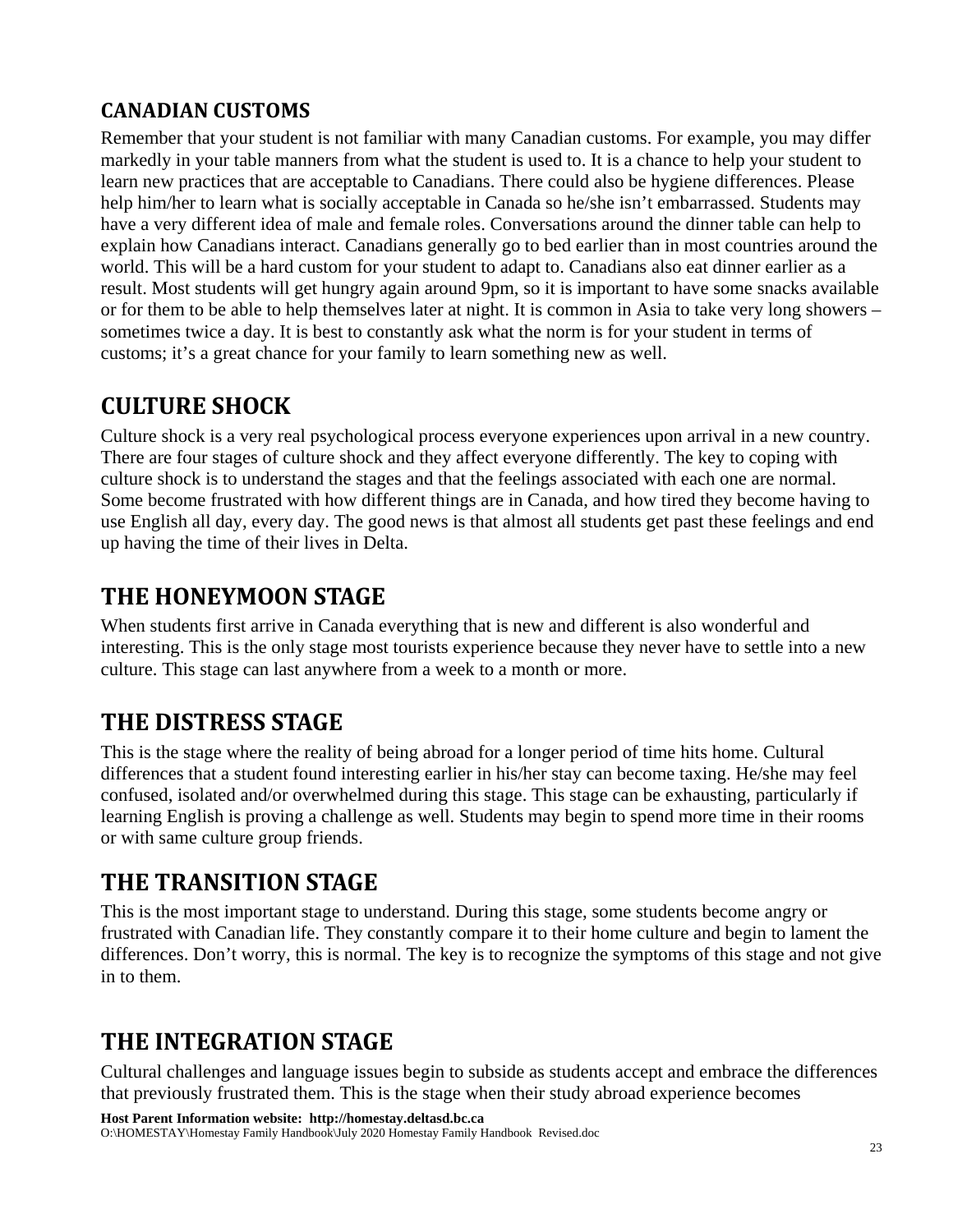everything they hoped it would be; they feel confident and relaxed in their community, their school and in their homestay.

While it is important to be aware of the stages listed above, it is equally important to point out that not everyone goes through every stage. Some students arrive and are immediately homesick. Others never experience the frustration of the transition stage and skip quickly to the integration stage. The key is to be aware of what is happening and to remember that people are available to help you, like your Homestay Coordinator and school counselor.

## **TIPS AND TRICKS (to minimize the effects of culture shock)**



#### **Please read and help your students to:**

- **Be open-minded.** Tell them not to judge or compare. Canada is different from their home country. That's one of the reasons they chose it for their study abroad experience! They should challenge themselves to learn about different ways of doing things; instead of dismissing them as wrong or inferior.
- **Get involved.** Encourage them to participate in school clubs and/or sports teams and, if possible, to become active in the community.
- **Be patient.** Help them to adapt to their new surroundings and to make new friends. Remind them not to put pressure on themselves; it takes time to acclimate.
- **Keep active!** Feeling good physically will help them to feel good mentally. Encourage them to make physical activity part of their daily routine and/or school timetable.
- **Relax.** Make sure their day includes time set aside for mental rest. Studying, speaking English and navigating the day-to-day realities of a new country and culture require a lot of energy. It is ok for them to spend some "down time" each day listening to music, surfing the internet or reading a book in their first language.
- **Manage their connections to home.** Keeping in touch with family and friends is vital and can be a valuable support during an overseas stay. Too much contact, however, can be counterproductive. They should keep in touch but not at the expense of making new friends, participating in activities and/or keeping up with their studies.
- **Stay healthy.** They should eat foods that are healthy and well balanced. Encourage them to get enough sleep at night, and consider taking a vitamin supplement. They shouldn't wait too long to visit a clinic if they are feeling ill.
- Ask for help. If they are feeling sad, lonely or frustrated, encourage them to talk to their International Coordinator or a teacher at their school.

Most important of all: help remind them why they came to Canada! It is supposed to be different and challenging. If Canada was the same as their home country, there would be no reason to come.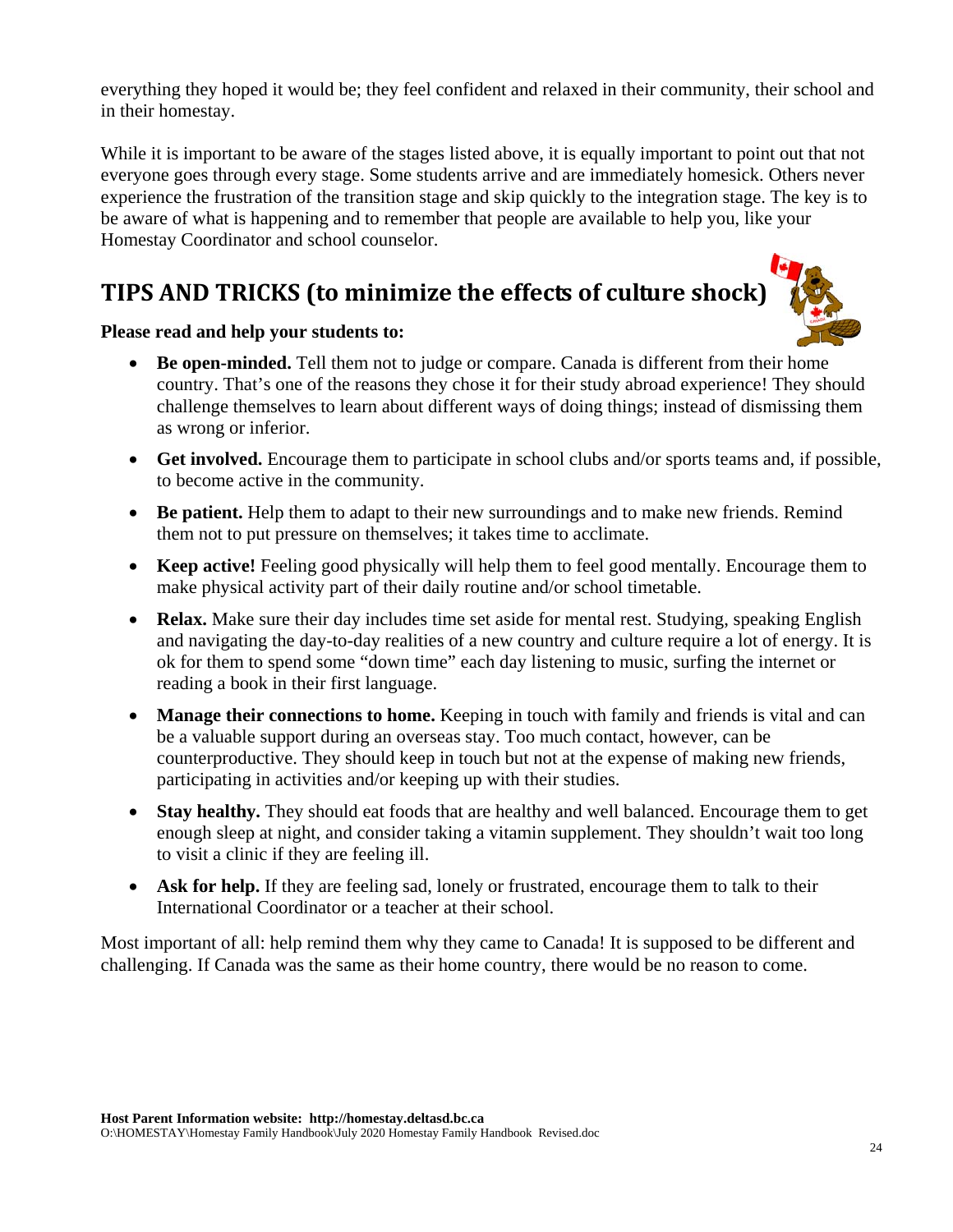### **EMERGENCIES AND MEDICAL**



Emergency Contact Card:

Please ensure that your student has an emergency contact card and some money while away from your home. The card should include your student's name, your family name, address, and all phone numbers.

**Watch out for your students – keep in mind that your student is very new to Canada and unfamiliar** with our customs. Road safety, bike safety, and personal safety should be monitored and not assumed as other countries may have different standards and practices in terms of helmets, traffic rules, etc.

#### Family Emergency:

In the event of a family emergency whereby a homestay cannot temporarily take care of his/her student, contact the Homestay Coordinator for a short-term home placement.

## **MEDICAL/DENTAL**

#### Medical Coverage:

In the event of an illness, please seek medical care as needed. If your student is seriously ill or has a medical emergency, please go directly to the hospital and contact Karen Symonds at 604-396-6862, or the Homestay Coordinator, as soon as possible.

Students staying for one year or longer are covered by Medical Services Plan (MSP). The care card will be sent to the school when it arrives.

#### Medical Care:

www.guard.nic. Guard Me is very prompt in remionising chemis. If the fee is farge (for example due to a hospital visit), contact Karen Symonds (Director) and the School District will pay the fee Upon arrival students are covered for illness and/or emergencies under a temporary private medical plan operated by Guard Me – formerly called Student Guard. Your package will include the medical card and information. If there is an up-front fee for an emergency or illness, please pay it and either claim for reimbursement as directed in the package or contact the International Programs office for assistance 604-952-5366. You can apply for the reimbursement directly online at www.guard.me. Guard Me is very prompt in reimbursing clients. If the fee is large (for example directly to the hospital. Karen Symonds at 604-396-6862 or ksymonds@GoDelta.ca.

Vaccinations for Elementary or High School Students:

Homestay parents cannot sign vaccination consent forms. Please contact the Homestay Coordinator concerning vaccinations, and she will arrange for appropriate signatures if overseas parents approve

#### Dental Care:

Dental care is not covered by the medical plan. The only exception is if the teeth were damaged due to an accident. If unsure, contact the ISP office.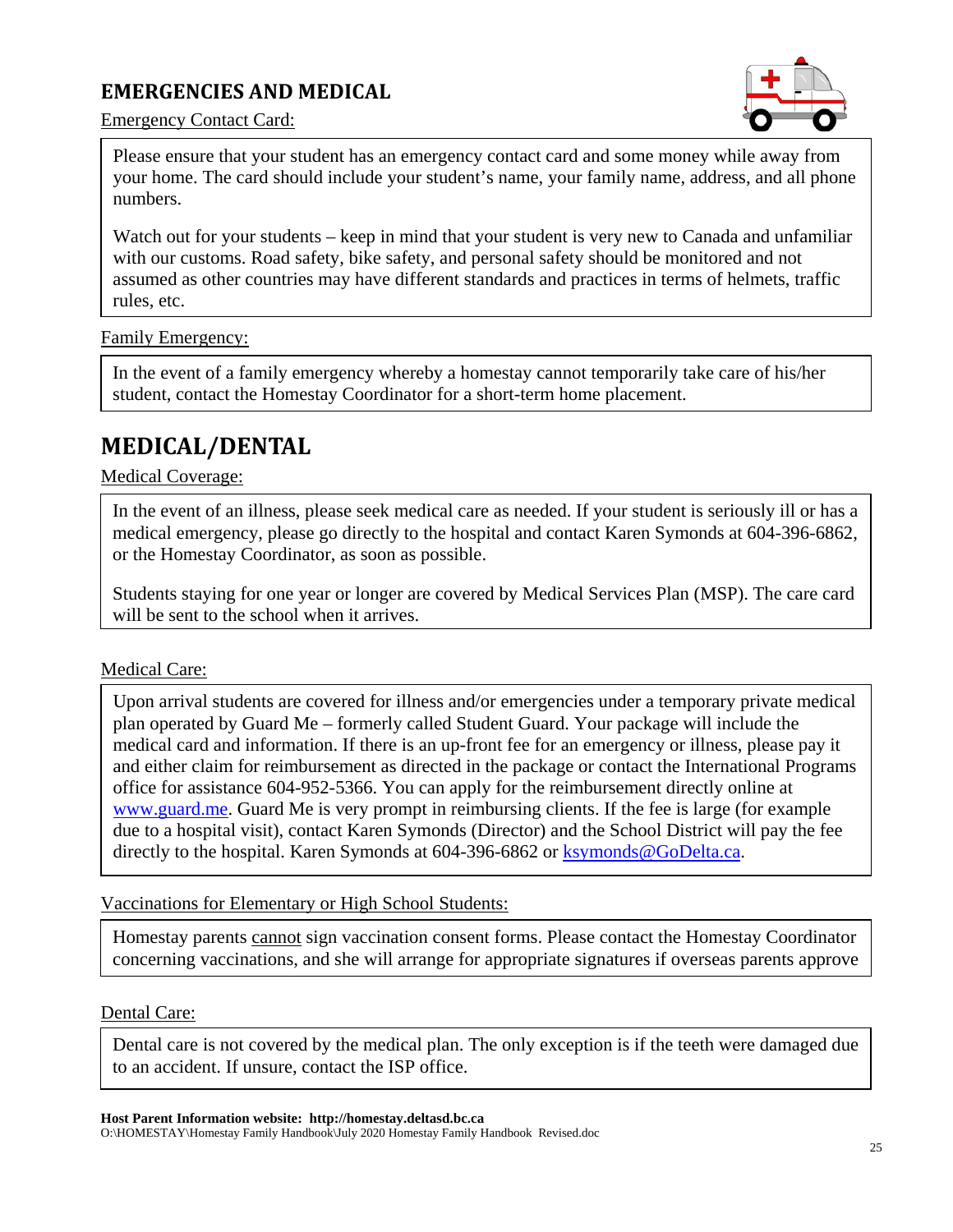## **STUDENT SAFETY**

Please instruct your student on the following safety issues:

#### **911:**

Since this 911 service is only in North America, please explain how, when, and why it works. If students are not very comfortable in English, they can state the language they wish to communicate in to the operator. There are operators in all main language groups.

#### **Bike helmets:**

If your student is using a bike please provide him/her with a helmet. It is the law.

### **Rules of the road:**

Instruct your students on the bicycle rules of the road. Make sure they know where they are going, and that they ride with their head up and keep looking one and a half to two blocks forward. Don't assume that cyclist rules are the same around the world. We recommend that you ride with your student initially to evaluate their understanding of bicycle safety.

#### **Locking house doors:**

Remind the student that it is important to ensure that the house doors are securely locked when vacated. Instruct the student on security systems and make sure he/she knows when others in the home will be back.

#### **Walking back and forth from school:**

Please be patient with the students as it may take a few times of walking them back and forth before they feel comfortable doing it themselves. Things look different walking in the reverse direction.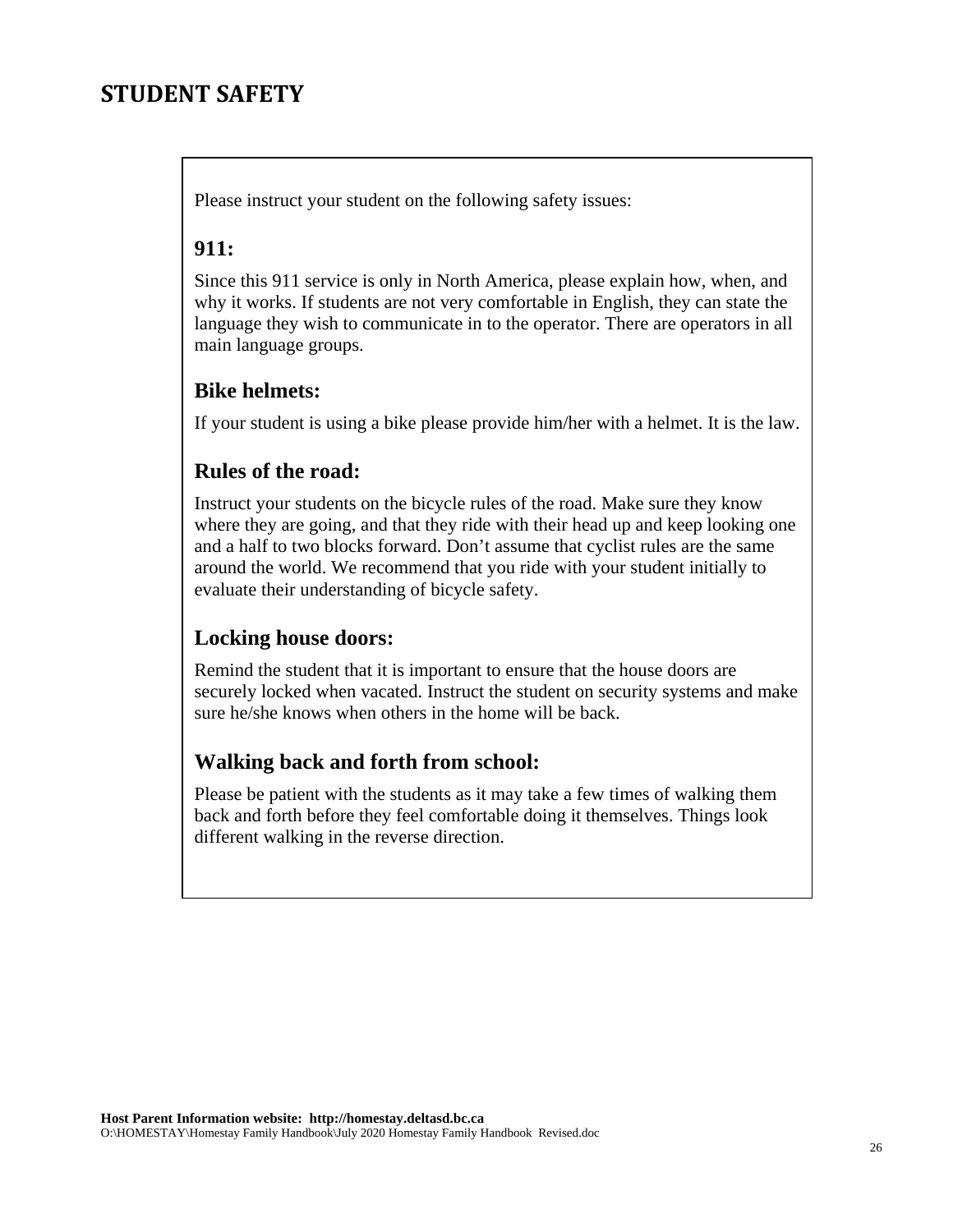

### **HOST PARENT ABSENCES**

**Under no circumstances are students to be left alone for the night without an adult present.** If both parents in a homestay family are away from the home longer than two days, leaving the student in the care of another adult over 25 years old in the home, the Homestay Coordinator must be notified and the name of the designated adult given. A criminal records search is required for any adult who has care responsibilities for an international student. If a host family goes away for a weekend or for a more extended period of time, the student must be placed in a temporary homestay that is approved by the Delta School District. The host family pays the temporary family directly for this service - \$32 a night.

#### Vacations:

If you go on vacation, we encourage you take your student with you, as this is a good Canadian cultural experience. However, we recognize there are times when you cannot. (There is no obligation on the part of the homestay family to do this).

Contact the Homestay Coordinator - we will work with the family and provide a temporary homestay if required.

#### Student Travel:

If your student has advised you of an upcoming vacation without your attendance, please ensure that the Homestay Coordinator and the student's parents have all been advised prior to the student's departure. All student travel plans must also have the consent of the Director (Karen Symonds). Please take your student to the airport and ensure he/she is checked in. Homestays may wish to park their car at River Rock parking facility and use the sky train to see their student off. This will reduce the cost to you.

Occasionally a student wishes to go away for a trip while in the care of another host family. This can only be done with the approval of the travelling host parent, and also with the approval of the School District, and the student's parents. Unsupervised trips, such as camping trips with no adult present, are not allowed. At no time is a student allowed to go on an overnight trip unsupervised. A tour company does not qualify as adult supervision. School trips and community sports team trips/ tournaments with teacher supervision are allowed, again with approval of the Director and overseas parents only.

#### Holiday:

- Please let Homestay Coordinators know at least a month in advance of any holiday you and your family are going to take, and whether or not the student will travel with you.
- If your student will not be travelling with you, please arrange for an adult over 25 years of age, preferably a close friend or family member, to stay in your home and look after the student while you are away. This person must provide a current criminal record check.
- **FEES EXECUTE:** Coordinator, who will find a temporary homestay for your student. You will be responsible to If you cannot find a suitable person to stay in your home, please contact your Homestay pay the temporary homestay for each day that you are away.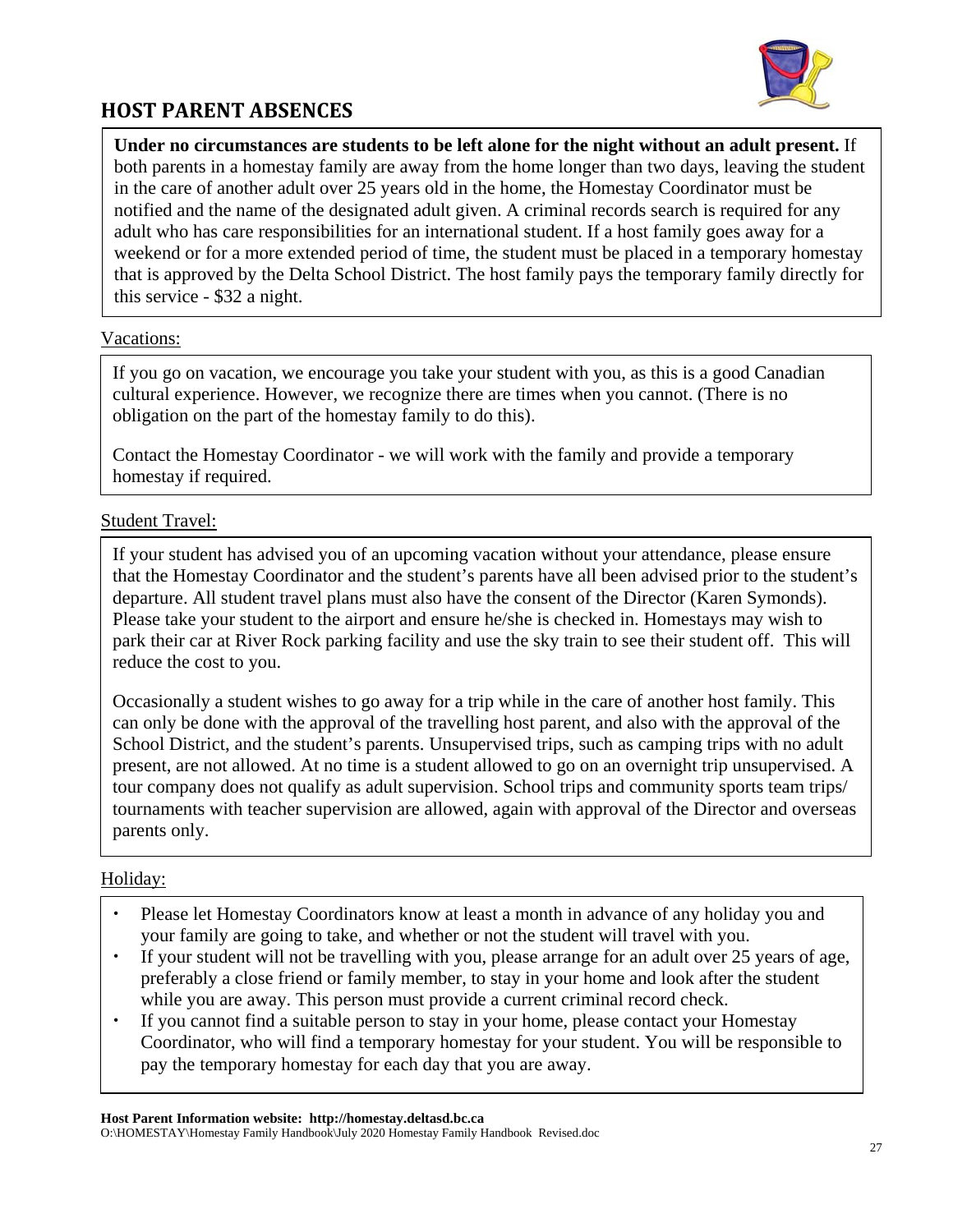#### **The Homestay Family receives \$950 per month (from September 2019). At no time should the student be charged additional fees.**

Short Term Program Fees:

The homestay payments for short term programs generally arrive 2 weeks after the student arrives to cover any homestay changes. The cheques come from the school district directly and are mailed to your home.

The Homestay fee is \$950 for a full month or \$32 per night for less than a full month.

#### Long Term Program Fees:

Your Homestay Coordinator will let you know if you will be paid by the School District or directly from your student.

- The homestay fee is \$950 per month.
- If you are being paid by the School District you can expect your first cheque in the middle of the first month, and at the beginning of every month thereafter.
- If you are being paid by your student, he/she will be paying you at the beginning of each month.
- Additional homestay fees are \$32 per night for any extra days prior to the start of the month (for example if a student arrives the 28th of the month).

#### Visiting Parents:

The homestay program provides housing for students while they are attending school. Visiting parents, who give prior knowledge of the visit, may stay with the host family if the family approves, and will pay the homestay \$35 per night. Please note that you are under no obligation to host visiting parents. If a parent or agent contacts you and requests that the parent stay in your home, please let your Homestay Coordinator know.

#### Money:

Students are expected to use their own spending money to cover incidental expenses, such as weekend entertainment, personal items, and school supplies. However, if your family goes to dinner at a restaurant, the student should not be asked to pay, or if you are out for the day, purchasing meals for yourself/family members, please also pay for homestay student's meal.

#### When a student moves:

There may be scenarios that require a student to move to another homestay for a variety of reasons. This process can be initiated by either the student or the host family. If a student wishes to move, please do not take offence or feel that something is wrong with your home. Some common reasons for moves are allergies to a pet in the home, or a feeling that younger children are too noisy for the student to concentrate on studying (or perhaps a realization that the student would prefer a home with no children). Some students find a friend at school that they would prefer to live with.

the day of departure. If problems or issues arise, the Homestay Coordinator will contact the host family so that there can be meetings to resolve any difficulties. If a student decides to leave your home, two week's notice will be given. Please note that if a student leaves your home before the end of the month, the balance of any previously paid homestay fees must be returned to the student or School District on

If it is considered that the student or homestay family is at risk, a student can be moved immediately.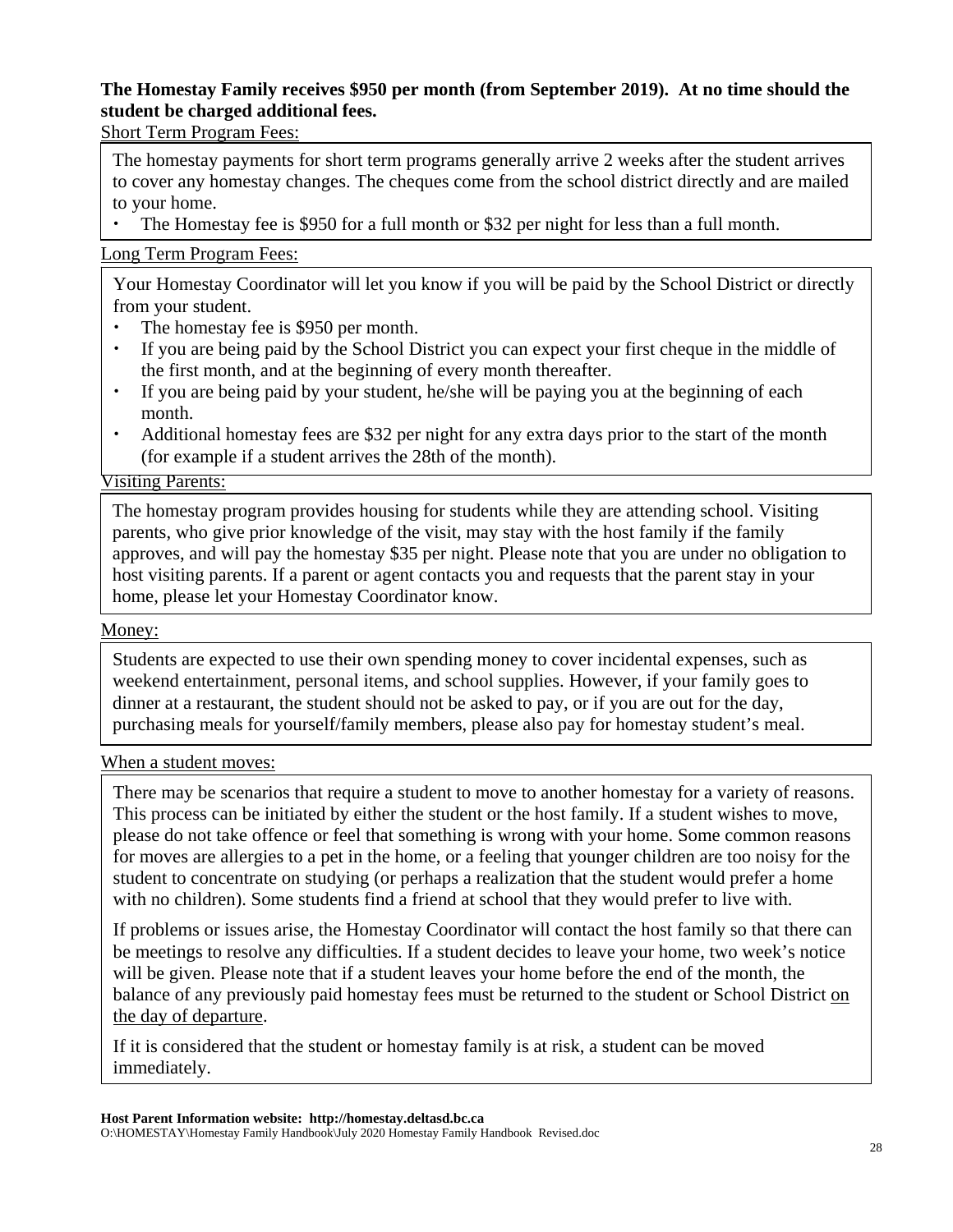## **VACATION FEES (effective September 2019)**

Homestay fees are calculated at a rate of \$950 a month (or \$32 a night for additional nights).

#### **Student Vacations (Regular Year - September 1st to June 30th):**

During the school year, students must pay the full homestay fee regardless of any absences for vacations or other reasons. Note that returning students pay the full month's fee for September, regardless of their return date.

#### **Student Vacations (Summer Term - July 1st to August 31st):**

During the summer term, students will pay half the regular homestay fee (\$16 a night) for each day of their vacation.

However, if a student is away for 3 weeks or longer, then there is the option of boxing his/her belongings away and vacating the room (allowing the homestay family to use the room for another student or other use). In this case, there is no homestay fee paid for this time period. Students and host families can decide if there is space for the student to store boxes of belongings in the basement or garage over the summer if this is agreeable to both parties. Homestay families may charge a storage fee of \$50 a month for this service.

Please provide transportation to and from the airport if the student is going on vacation.

For questions about homestay cheques, please contact our accountant, Michelle Lu at the International Student Programs office 604-952-5327.

## **Student Travel**

Your student may make travel arrangements with their homestay family, a guardian or other adult. Please note the following details:

- The student will need to contact our office and get written permission for the trip. We will need to know the dates of travel, the name of the adult traveling with them, the adult's contact information, where the student will be traveling, and when the student will return.
- We need the homestay to confirm that they are aware of the arrangements for the student's travel.
- The student will also need a letter from his/her parents which includes the dates of travel, where the student is going, with whom the student is traveling, and when the student will return.
- Our office will need to secure additional medical coverage for the duration of their trip.
- If the student leaves the country, they will need to take their letter of acceptance and their guardianship documents.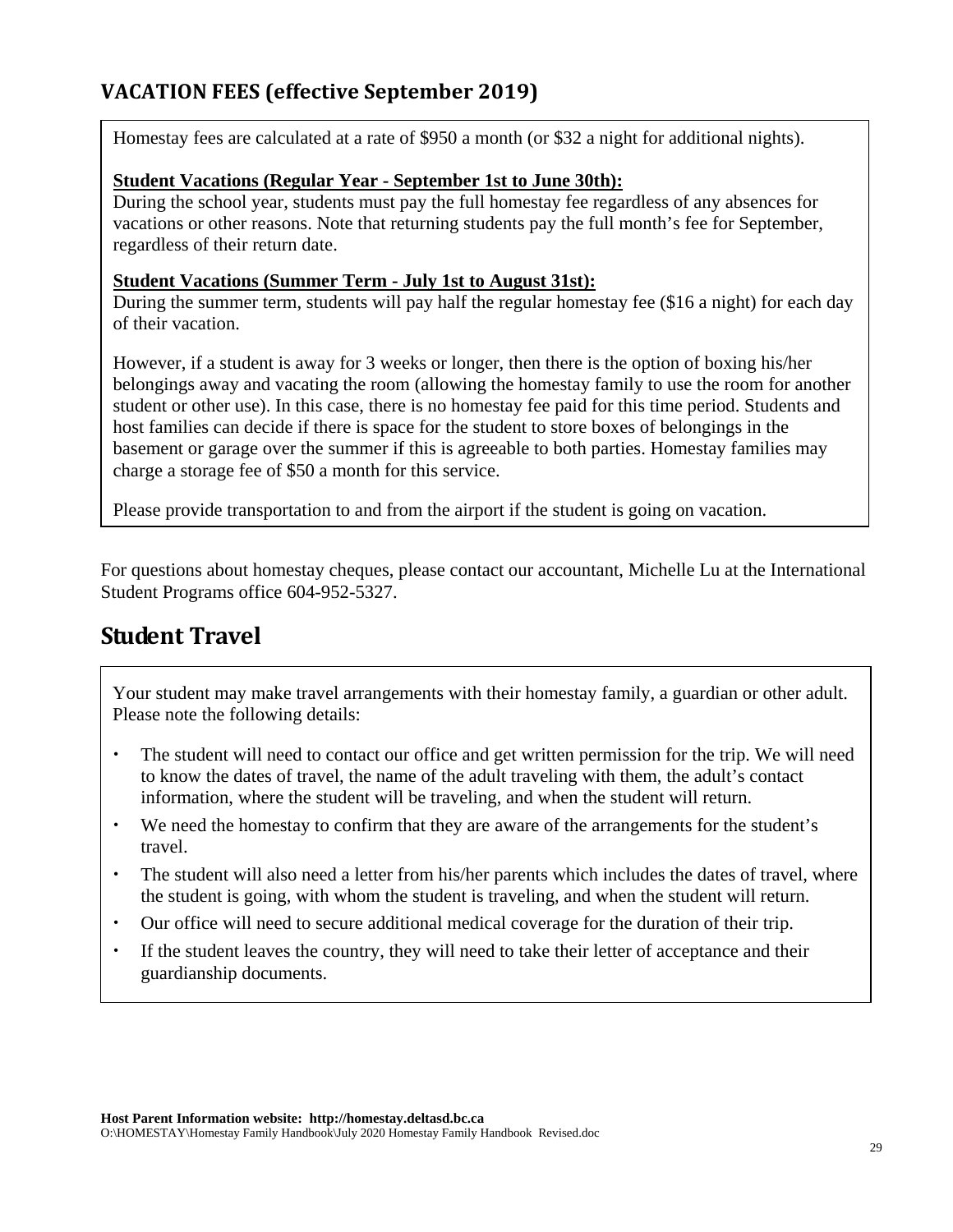## **HOMESTAY RESOURCES**

| <b>North Delta Recreation Centre</b>                                                                    | <b>South Delta Recreation Centre</b>                                                                                      |
|---------------------------------------------------------------------------------------------------------|---------------------------------------------------------------------------------------------------------------------------|
| 11415 84th Avenue                                                                                       | $1720\,56$ <sup>th</sup> Street                                                                                           |
| Delta, BC V4C 2L9                                                                                       | Delta, BC V4L 2B1                                                                                                         |
| $(604)$ 952-3045                                                                                        | $(604)$ 952-3020                                                                                                          |
| <b>Sungod Recreation Center</b>                                                                         | Winskill Aquatic and Fitness Centre                                                                                       |
| Address: 7825 112 Street                                                                                | 5575 $9th$ Avenue                                                                                                         |
| Delta, BC V4C 4V9                                                                                       | Delta, BC V4M 1W1                                                                                                         |
| $(604)$ 952-3075                                                                                        | $(604)$ 952-3005                                                                                                          |
| <b>Ladner Leisure Centre</b><br>4600 Clarence Taylor Crescent<br>Delta, BC V4K 3X3<br>$(604)952 - 3000$ | Check out this great website for free $\&$ fun<br>family activities:<br>www.deltakids.ca                                  |
| Delta School District Website<br>http://web.deltasd.bc.ca/                                              | Guard Me Website<br>www.guard.me<br>*Pharmacies will bill Student Guard directly for<br>medications purchased for student |
| <b>TransLink Trip Planning Website</b>                                                                  | Visa Waiver Program                                                                                                       |
| http://tripplanning.translink.ca/                                                                       | http://travel.state.gov/visa/visa_1750.html                                                                               |

## **Homestay Website**

## **DELTA SCHOOL DISTRICT** INTERNATIONAL EDUCATION

**Discover Delta** ... Your Gateway to Canadian Education

*For the latest information*  Homestay resources, cultural profiles, Student Activity Forms and more!

# **http://homestay.deltasd.bc.ca/**

**Host Parent Information website: http://homestay.deltasd.bc.ca**  O:\HOMESTAY\Homestay Family Handbook\July 2020 Homestay Family Handbook Revised.doc